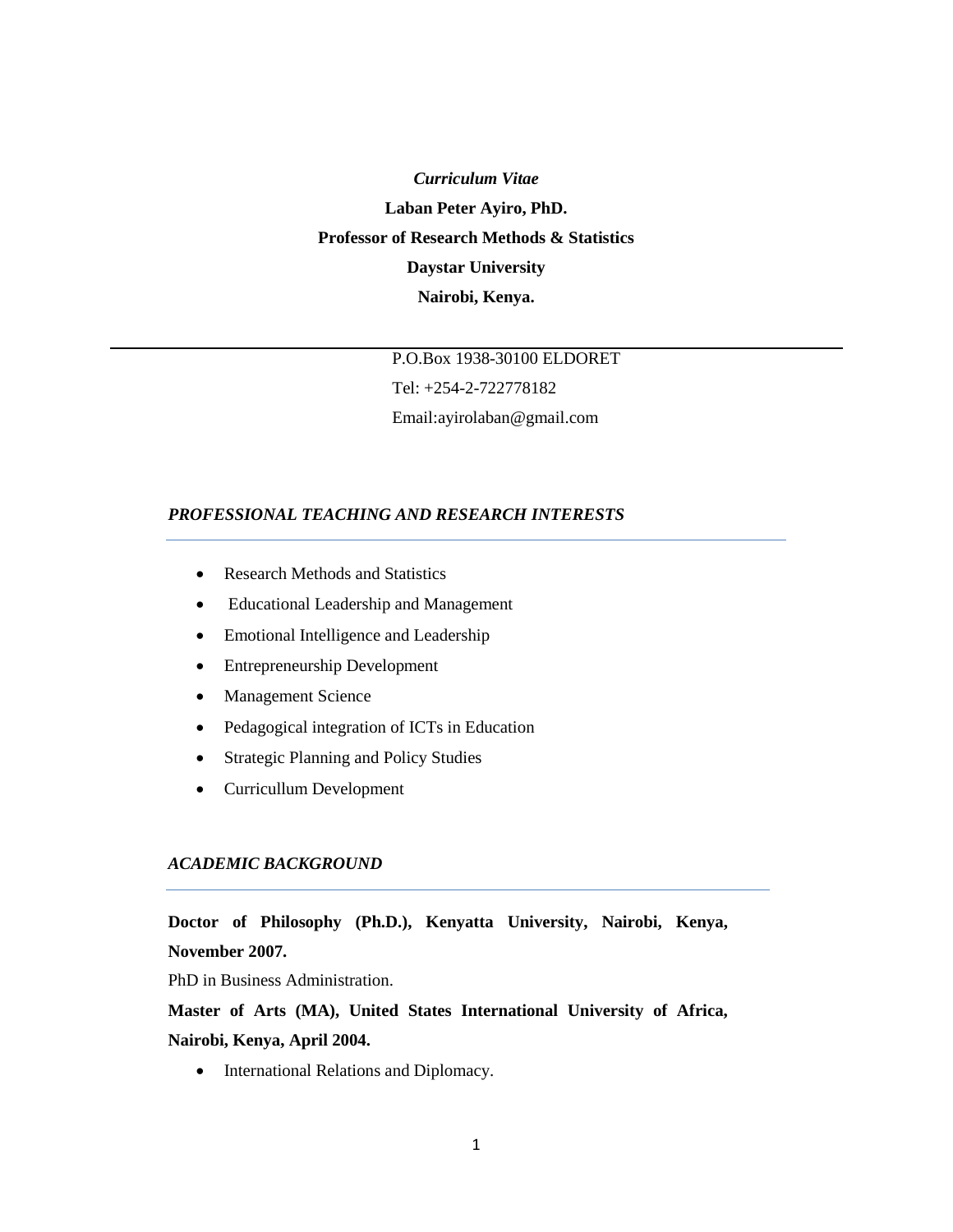**Master of Science (MSc), Kenyatta University, Nairobi, Kenya, October 2005.**

• Entrepreneurship Development.

**Master of Education (Med) ), Professional Certificate in Education Finance, Economics & Planning University of Witwatersrand, South Africa, June 2012**

• Education, Economics and Planning

**Bachelor of Education (B.Ed.), McGill University, Montreal, Canada, June 1984.**

• Major in the teaching of Chemistry

### *PROFESSIONAL EXPERIENCE*

### **Vice Chancellor Daystar University and Professor of Research Methods-**

March 29/3/19 to date

### **Ag. Vice Chancellor – Moi University**

September  $19<sup>th</sup>$  2016 to March  $22<sup>nd</sup>$  2018

### **Ag. Deputy Vice Chancellor (Administration Planning & Development**

September  $1<sup>st</sup>$  to September  $18<sup>th</sup>$  2016

### **Full Professor & Director Quality Assurance- Moi University**

October  $14<sup>th</sup>$  2015 to August 31<sup>st</sup> 2016

### **Associate Professor & Director Quality Assurance - Moi University**

October 2012 to October 14<sup>th</sup> 2015

#### **Senior Lecturer & Senior Quality Assurance Officer Moi University**

School of Education, Department of Educational Management and Policy Studies, August 2010 to October 2012

**Senior Deputy Director Curriculum and Research Services -** Kenya Institute of Education Nairobi, Kenya, March 2008 to July 2010.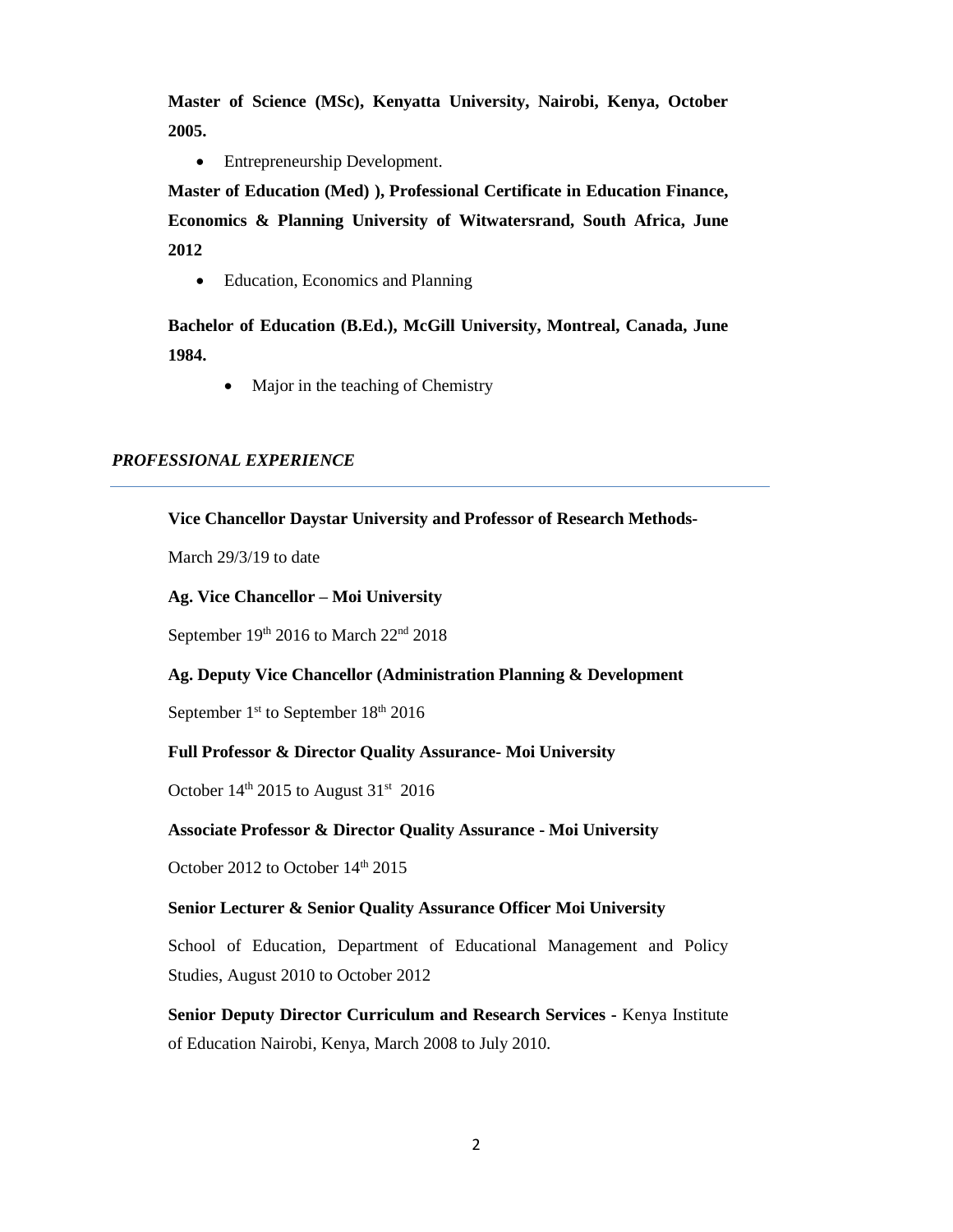**Visiting Lecturer,** Research Methodology and Entrepreneurship - Moi University, Eldoret, Kenya, May 2006 May 2010.

**Senior Deputy Director of Education –** Head of Policy and Planning, Ministry of Education, Kenya, May 2006 to February 2008

**Deputy Director of Education**- Field and other Services; Secondary Education, Ministry of Education Kenya, March 2003- May 2006

**Deputy Director of Staff Training**- Kenya Education Staff Institute, Ministry of Education, Kenya, January 2002-March 2003

**Provincial Director of Education**- Western Province, Ministry of Education Kenya, January 2001- February 2002

**Senior Principal-** Sunshine High School, Nairobi, Kenya, March 1995- December 2000

**Senior Head Teacher –** Lubinu Secondary School, Western Province, Kenya, January 1993- March 1995

**Head Teacher –** Kegoye Secondary School, Western Province Kenya, January 1985-December 1992

**Head of Department Sciences-** Ingotse Secondary School, Western Province Kenya, May 1984- December 1984

**Study Leave**- McGill University, Montreal, Canada, August 1982- August 1984

**Assistant Teacher –** Namulungu Secondary School, Western Province, Kenya, September 1977- August 1982

### *ADMINISTRATIVE EXPERIENCE*

**Vice. Chancellor Daystar University- 29/3/2019 to date**

**Ag. Vice Chancellor – Moi University ( 19th September, 2016 to 22nd March2016)**

#### **Responsibilities**

As stipulated in Moi University Act, 1984 section  $10(2)$ , (b) and (c) and Statute V (2), (3), (4), (5) and (6)

**Ag. Deputy Vice Administration, Planning & Development Moi University-**

**(1st September, 2016 to 18th September 2016)**

#### **Responsibilities**

 $\checkmark$  Implement the University Strategic Plan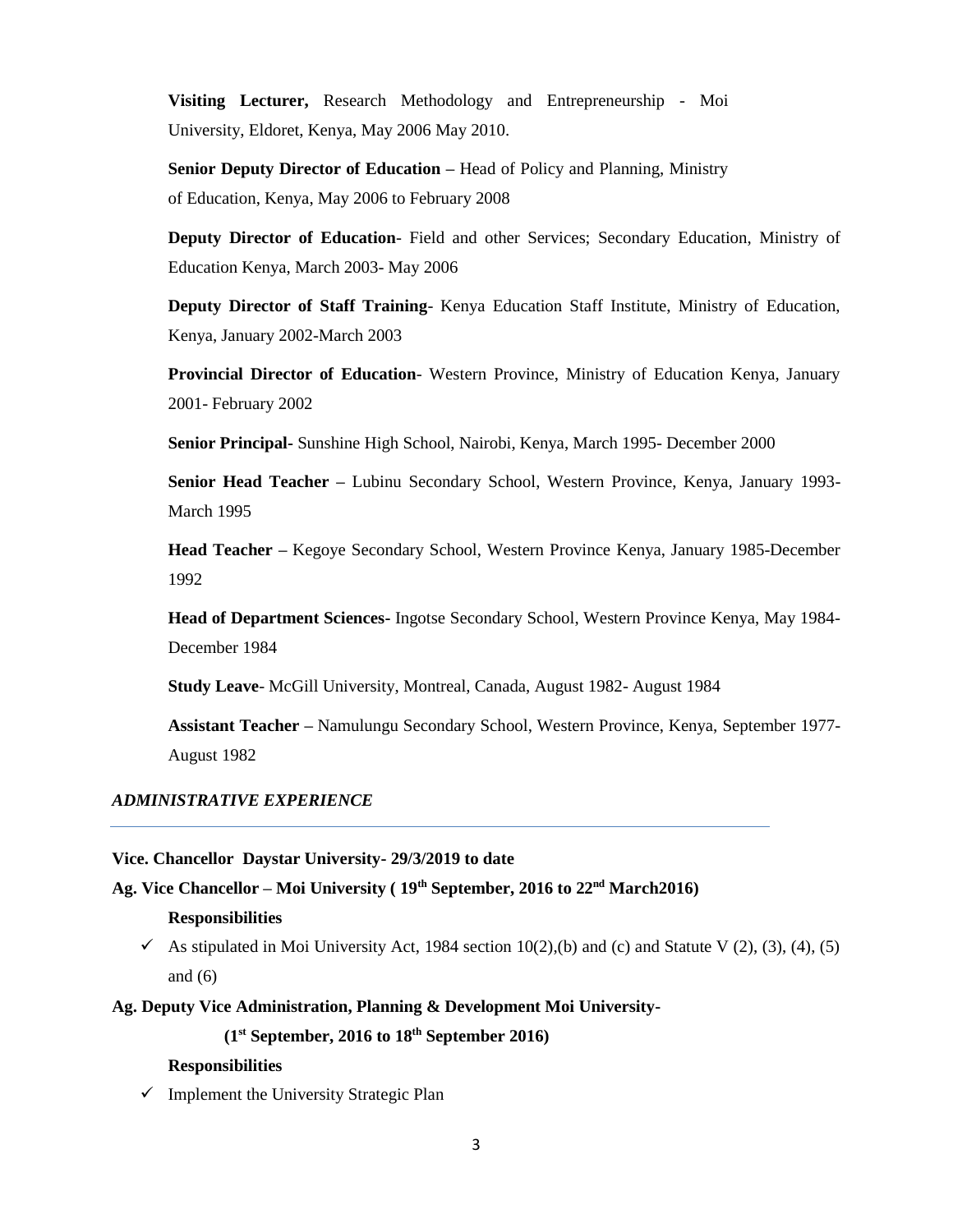- $\checkmark$  Signing Performance contract and cascading it to employees in the Division
- $\checkmark$  Ensuring achievement of performance targets
- $\checkmark$  Preparing staff in the Division for desired changes in working styles, attitudes and work ethics.
- $\checkmark$  Coordinating of all administrative functions relating to:
	- -Human Resource
	- -Estates
	- -Transport and Garage
	- -Central Services
	- -Farm
	- -Performance contracting
	- -Planning and Infrastructural development

### **Director Quality Assurance - Moi University**

#### **Responsibilities**

- Ensure that **ISO** and **Performance Contracting Procedures and Targets** are dove-tailed into the Quality Assurance Processes of the University.
- $\checkmark$  Harmonize and develop procedure for supervision and examination of both Master's and DPhil across the schools
- $\checkmark$  Support the creation of conducive and supportive learning environments both internally and externally to the learning set-up.
- $\checkmark$  Introduce and coordinate the Student-Lecturer Evaluation mechanism as an aspect of best practices internationally (as per the International Quality Assurance frameworks)
- $\checkmark$  Analyze, synthesize and submit reports to management for necessary action on departmental external examiners reports
- $\checkmark$  Initiate appropriate market surveys to determine appropriateness and relevance of our academic programmes in relation to market demands.
- $\checkmark$  Liaise with departments to ensure that the necessary course reviews are undertaken to so as to maintain relevance as informed by the market surveys.
- $\checkmark$  Maintain a tracking system of departmental cyclic course reviews (at least once every four years) and provide periodic reports on status.
- $\checkmark$  Recommend to management departmental programmes due for review.
- $\checkmark$  Recommend for the development or de-establishment of programmes based on the findings of the market surveys.
- $\checkmark$  Validation of programmes for Quality Assurance based on CUE regulations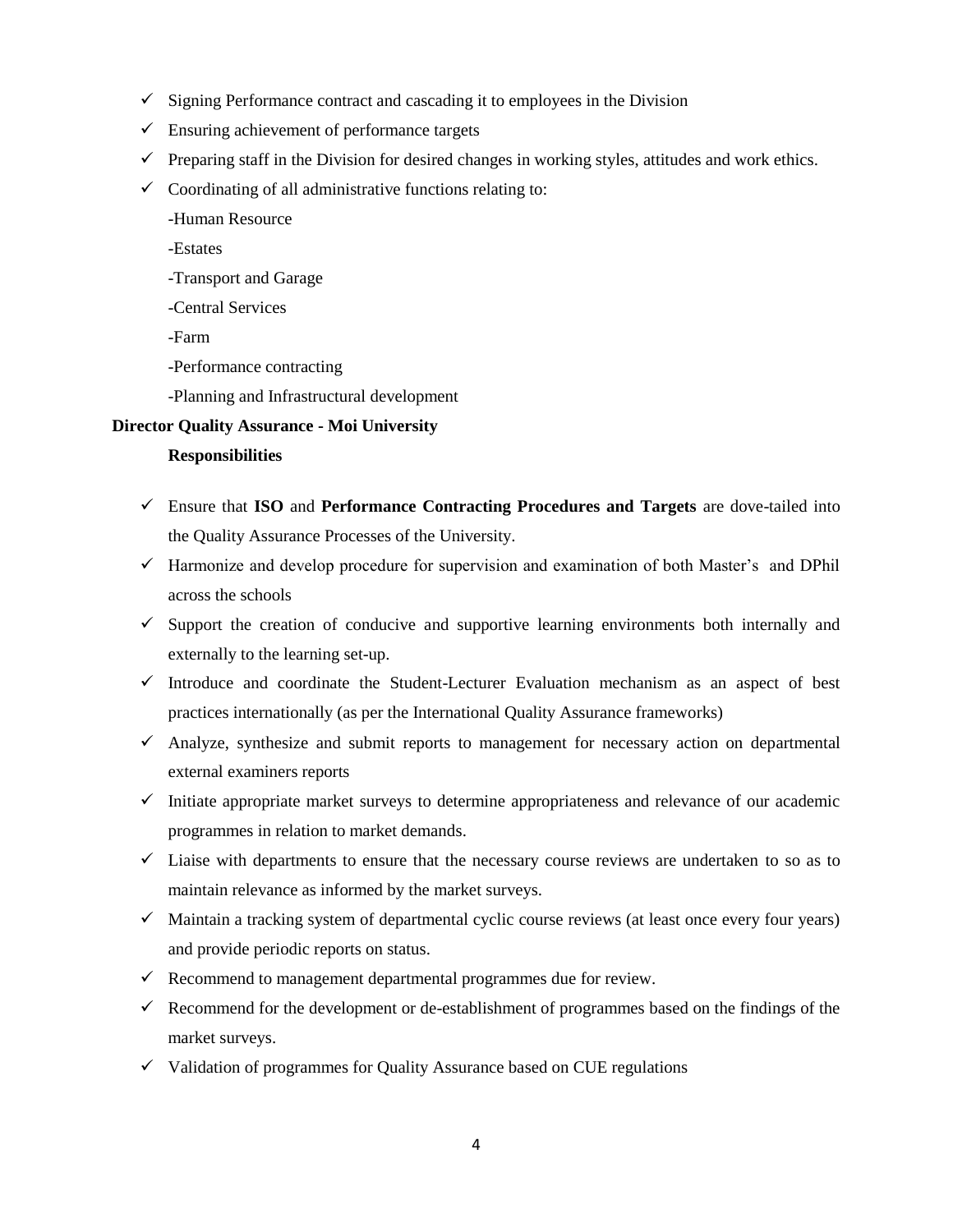- $\checkmark$  Strive to establish viable net-works with renowned World-Class Universities with the principle purpose of elevating Moi University to a higher pedestal in terms of the Quality of its programmes.
- $\checkmark$  Devise programmes that will act as motivational platforms for both staff and students of Moi University and whose intention and purpose will be to enhance quality of our programmes.
- $\checkmark$  Provide a secretariat for the Quality Assurance Board.

# **Senior Deputy Director**- Curriculum& Research Services, Kenya Institute of Curriculum Development **Responsibilities**

- Coordinated curriculum design, development, implementation and Evaluation for all levels of the education sector in Kenya except the university
- Coordinated Education related research at the institute
- Manage and supervise a staff of 125 professional curriculum and research personnel
- Controlled finances and all programmes in the department
- Design and saw to the implementation of the monitoring and evaluation system for the implementation of the curriculum in schools in Kenya
- Coordinated the Digitization of the curriculum in Kenya ( e- content)
- Undertook systematic appraisal of the staff vis-à-vis performance targets
- Saw to the establishment of the East African Journal of Educational Research (EAJER)
- Coordinated the Summative Evaluation of the current Education system for the primary and secondary levels in Kenya
- Performed administrative duties as the Deputy to the Director of the Institute

## *RESEARCH FUNDED PROPOSALS AND PROJECTS*

- 1. Project Leader: Laban P Ayiro; Co-leaders- Jopie de Beer, Evelyn Jepkemei, Fatma Bhabha (JVR South Africa). Study on management capabilities of Principals in Kenyan Secondary Schools. US\$ 100,000
- 2. Project Leader: Laban P Ayiro; Co-leaders: Lydia Mucheru, Simon Ngigi, Evelyn Jepkemei, Jane Njue Summative Evaluation of the Basic Education Curriculum in Kenya. US\$ 487,500 (USAID funded) (October 2008).
- 3. Member of Project Team African Centre of Excellence (ACE II Project)- Moi University. (US\$ 6,000 (June2016)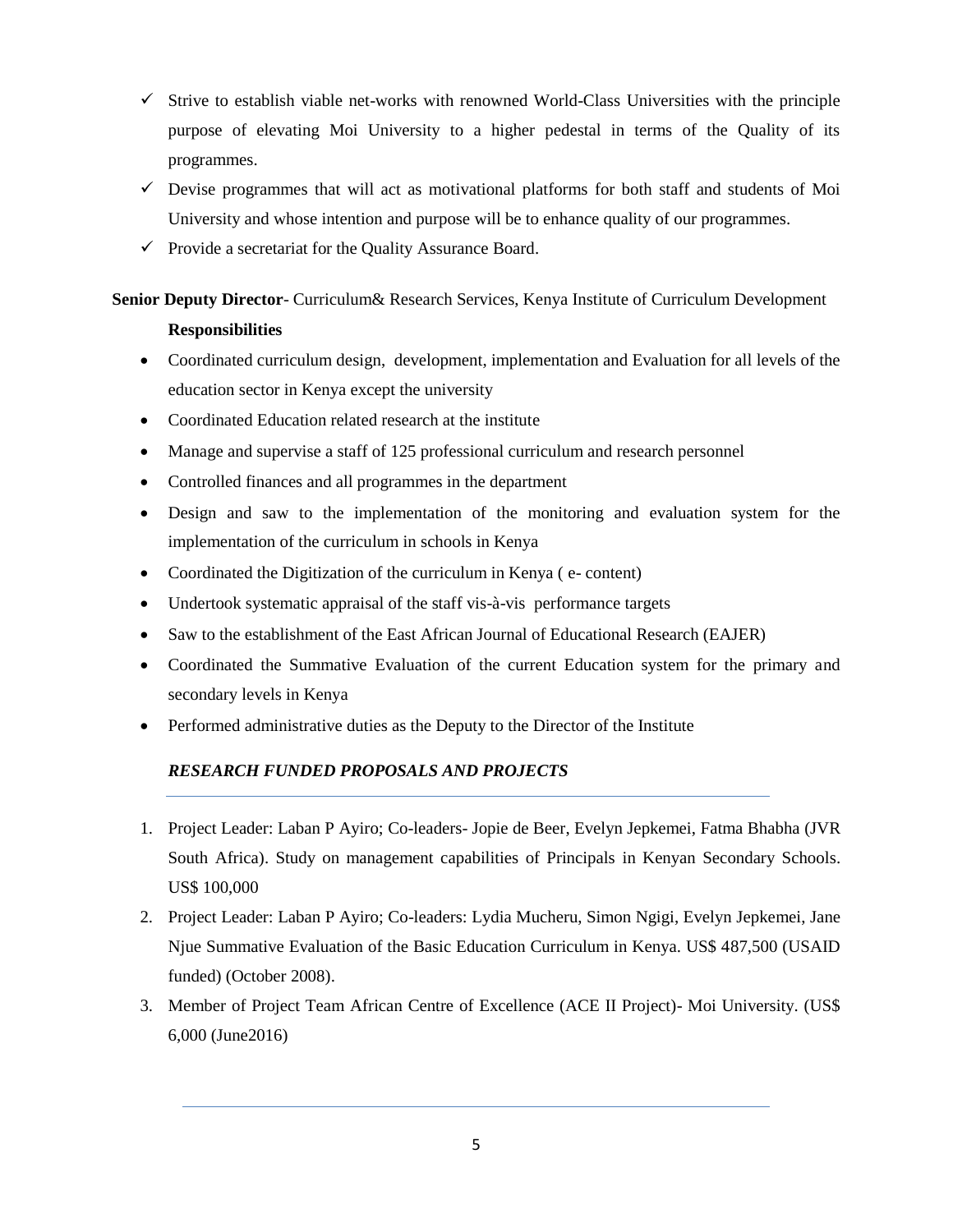### *SCHOLARSHIPS, AWARDS AND HONORS*

- 1. Senior Fulbright Research Fellowship by the USA government August2011-May 2012 at University of Texas A&M.
- 2. Kenya Government Scholarships for Doctoral Studies at Kenyatta University College 2004
- 3. Unites States Department of State International Visitor Program Award 2003
- 4. Kenya Government Scholarship for Master of Science Degree at Kenyatta University 2002
- 5. Silver Star Of Kenya (A Presidential National Award of The Republic of Kenya) for Outstanding Leadership Performance at Sunshine Secondary School 2000
- 6. Canadian International Development Agency (CIDA) Scholarship for Bachelors Degree at McGill University Canada 1982

## *INVITED PRESENTATIONS*

### **2017**

Ayiro P.L. (2017) Transformational Leadership : Myth or Reality (Moi University,  $16<sup>th</sup>$  &  $17<sup>th</sup>$ October) Workshop organized by ACE II Project

### **2017**

Ayiro P.L. (2017) Implementation of SDG's by Universities in Barcelona Spain,  $18<sup>th</sup> \& 19<sup>th</sup>$ September 2017

## **2017**

Ayiro P.L. (2017) The research Agenda in African Universities held in Oldenburg Germany,  $4<sup>th</sup>$ to 9<sup>th</sup> September, 2017

## **2015**

Ayiro P. L (2015).*Trends in Higher Education in the East Africa Region: Quality Assurance*  perspective. Presentation made at African Network for Internationalization of Education 6<sup>th</sup> Annual Conference. Dar Es Salaam, Tanzania

## **2015**

Ayiro P. L (2015). *Emerging Dialogue in Higher Education Assessment Conference*. Speaker. Emperors Palace Convention Center, Johannesburg, South Africa, 22<sup>nd</sup> - 23<sup>rd</sup> October 2015.

## **2015**

Monitoring and Evaluation Curriculum Review Workshop and Training of Trainers. Organized by Ministry of Devolution and Planning State in Collaboration with UNICEF.  $4<sup>th</sup> - 14<sup>th</sup>$  October, 2015. Nakuru.

**2015**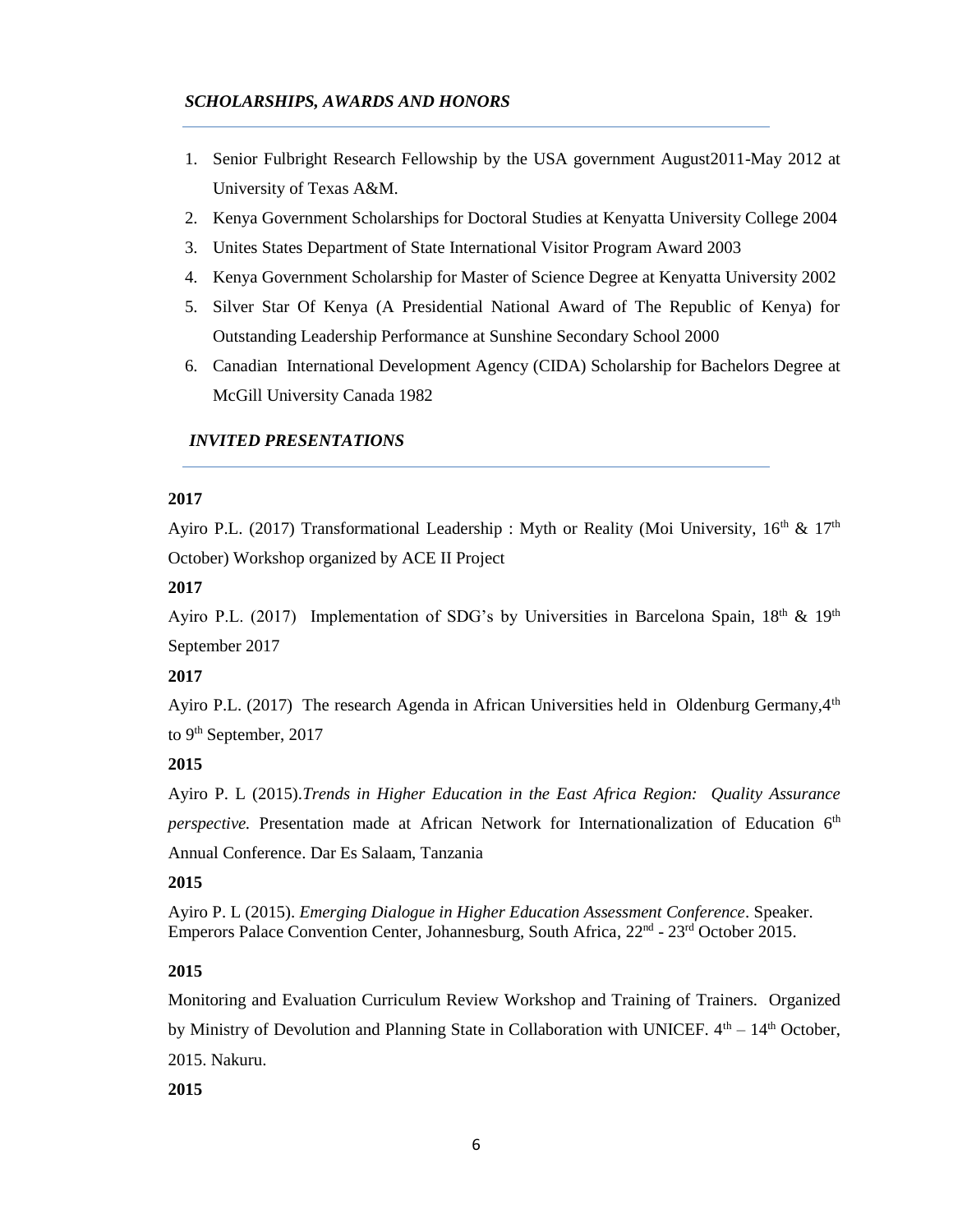Ayiro P. L (2015). *The e-capacity of schools as an overarching concept for improvement of learning outcomes*: Presentation made at CEMASTEA. 15<sup>th</sup> – 17<sup>th</sup> September 2015. CEMASTEA, Nairobi. **2015**

Ayiro P. L (2015). *Academic integrity is a collective commitment to honesty, fairness and accountability in our work as students, teachers, researchers and academic administrators*. 3rd Annual Examination Quality Assurance and Academic integrity Conference. Conference Speaker. Emperor Palace – Johannesburg.  $20^{th} - 21^{st}$  August, 2015.

### **2015**

Ayiro P. L (2015). Stakeholder Forum. Speaker; *Ways to Improve Quality and Standards Education in the District.* Ministry of Education Science and Technology State Department of Education. February 2015

#### **2012**

Public Lecture Makerere University on' Gaps in the conceptualization of Research Methods' June 2012

Facilitator- Campus wide Research Methods and Statistics for post-graduate students at Makerere University Uganda- October/ November 2012

### **2010**

Ayiro, P.L(2010) Research methodology and Development of fundable proposals. Keynote speaker at the Moi University 5<sup>th</sup> Campus wide Research workshops Moi University, 7<sup>th</sup> & 8<sup>th</sup> October 2010.

Ayiro, P.L (2010) The Role of Board of Governors in strategic Management. A seminar for B.O.G's of Rift Valley Province, Nakuru, Kenya, 14<sup>th</sup> September 2010

### **2009**

Ayiro, P. L. (2009) *Evaluation and Improving Curriculum on Science, Mathematics and Technology (SMT) for Basic Life Skills and STI Capacity*. Presentation made at **CEMASTEA,** Organized by the Ministry of Education and Ministry of Higher Education, Science and Technology. Nairobi, Kenya, June 30, 2009

Ayiro, P. L. (2009) *The role of Education in the Enhancement of Social and Financial Capital.*  Presentation made at the First Annual Research Conference, Kenyatta University, Nairobi, Kenya. April, 2009.

## **2008**

Ayiro, P. L. (2008) *Educational Administration and Leadership in the 21st Century.* Presentation made at the 4<sup>th</sup> Annual International Conference, Organized by Moi University in Eldoret, Kenya. July, 2008.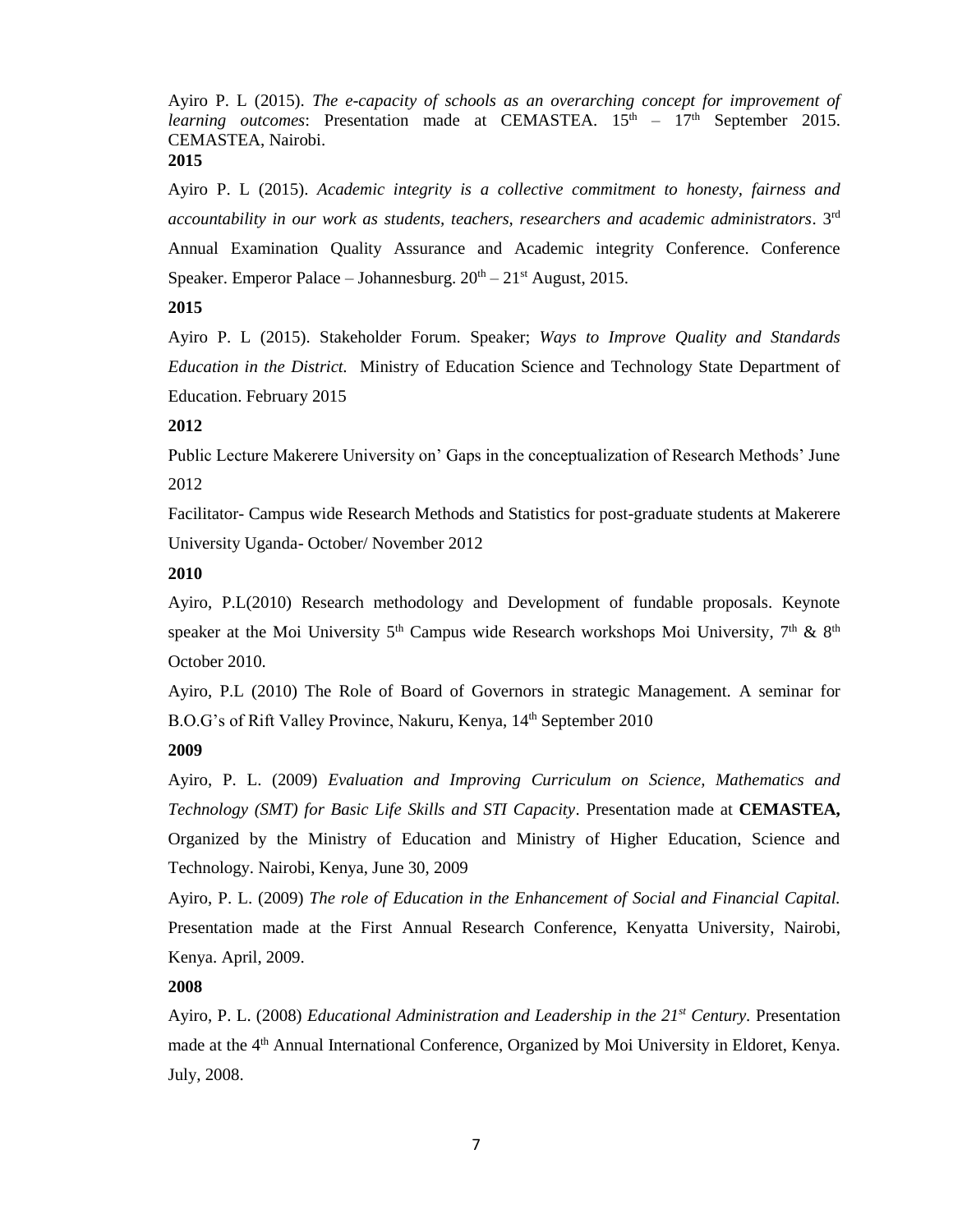Ayiro, P. L. (2008)*. Application of Social Entrepreneurship in the Management of HIV/AIDS in*  the Education Sector. Presentation made at the 4<sup>th</sup> Annual International Conference, Organized by Moi University in Eldoret, Kenya. July, 2008.

Ayiro, P. L. (2008). *Digitalization of the Curriculum, Experiences and Challenges.* Presentation made at the 3<sup>rd</sup> International Conference on ICT for Development Education and Training, Organized by E-learning Consortium in Africa in Accra, Ghana. May 28-30, 2008.

### **2007**

Ayiro, P. L. (2007). *The Role of Social Entrepreneurship in HIV/AIDS Management Across the Education Sector in Kenya.* Presentation made at the Centre for Entrepreneurship Education, School of Business, Kenyatta University during the International Conference on Micro and Small Business Enterprises, Kenyatta University, Nairobi Kenya, November 14-17, 2007.

#### **2006**

Ayiro, P. L. (2006). *Response to HIV/AIDS: Role of Education Prevention and Mitigation*. Presentation made at the UNESCO/EFA Conference in Paris. July, 2006.

#### **2005**

Ayiro, P. L. (2005). Participated in a Round Table Discussion on Basic Education and Development. Organized and funded by the Canadian Minister of International Cooperation in Ottawa, Canada. November 19 – 21, 2005.

Ayiro, P. L. (2005). Participated in the  $8<sup>th</sup>$  Meeting of the UN AIDS Inter Agency Task Team on HIV/AIDS and Education – Stockholm, Sweden. Sponsored by SIDA. November, 2-4, 2005. **2004**

Ayiro, P. L. (2004). *The Policy Development process on HIV/AIDS in the education sector*. Presentation made at the International Aids Conference in Bangkok, Thailand. July, 2004.

## *TRAVEL GRANTS*

- 1. 1<sup>st</sup> African China Education partinership Forum on Higher Education Science & Technology July 10<sup>th</sup> -15<sup>th</sup> 2017-Beijing/Shangai China
- 2. East African Community, to participate in the High Level Task Force (HLTF) to negotiate the East African Community Common Market Protocol in Kigali, Rwanda. US\$ 6250. (June 8-17, 2009).
- *3.* East African Community, as a member of the Team of Experts on the Harmonization of Education System in East Africa in Arusha, Tanzania. US\$ 1000. (May 3-6, 2009)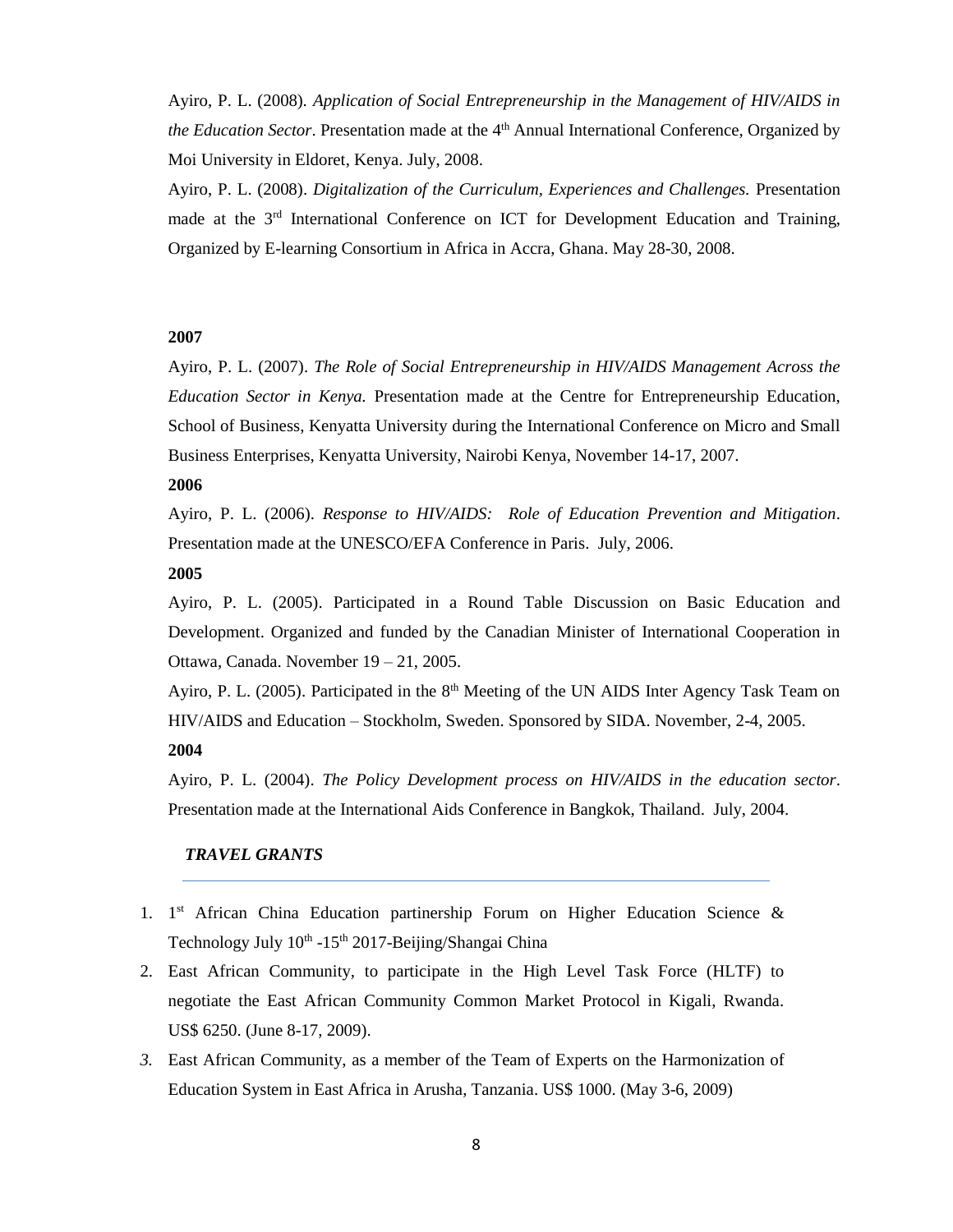- *4.* IDRC PanAfrican Research Agenda, as a Kenyan delegate in an international meeting on the Pedagogical Integration of ICTs (PanAf) in Dakar, Senegal.US\$ 1000. (April 22-23, 2009)
- *5.* East African Community, as a member of the Technical Committee on the Harmonization of the East African Education System and Training Curricula with the Team of Experts from the IUEA in Kampala, Uganda. US\$ 1000. (April 15-16, 2009).
- 6. World Bank, Participated in the South-South Learning Exchange visit (SSLEV) in India. The SSLEV is part of the New Economy Skills for Africa Program on Information and Communication Technologies (NESAP-ICT) World Bank Program. The goal of the SSLEV was to facilitate knowledge sharing and partnerships to enhance competencies in using Information Technology (IT) in education and for catalyzing the emergence of the IT enabled services (ITES) in Africa. mainly as India's experiences and success stories, the SSLEV aimed to engage the participants in exploring options to improve ICT skills/human capacity in their respective countries in order to support the IT and ITES industry and to increase employment opportunities. Bangalore, Mumbai, Andhra Pradesh, India.US\$ 20,000. (February 8-21, 2009).
- 7. *UNESCO* General Conference, as part of the government delegation and prepared a paper for the then Minister for Education, Hon. Prof. George Saitoti whose theme was "*Provision of Basic Education in Sub-Saharan African"* in Paris. US\$ 10,000. (October, 2007).
- *8.* UNICEF, nominated to be part of a Senior Government of Kenya Delegation to participate in the decentralized planning process in Kerala, India. US\$ 5000. (July 7-13, 2007).

## *PROFESSIONAL DEVELOPMENT ACTIVITIES*

- 1. International Seminar on Innovative Management in Higher Education from  $11<sup>th</sup> 18<sup>th</sup>$ September 2017 in Israel
- 2. Nominated to represent Kenya at the International Conference on sustainable development goals held in Barcelona, Spain from  $18<sup>th</sup> - 19<sup>th</sup>$  September, 2017
- 3. Represent the African delegation in University of Oldenburg in German from 5<sup>th</sup> -9<sup>th</sup> September, 2017 and gave a presentation on Advancing Education Research and Research Management African Parspective.
- 4. Participated in the National Conference on Education for nomadic communities from 31<sup>st</sup> March to 1<sup>st</sup> April, 2016 in Safari Park Nairobi Kenya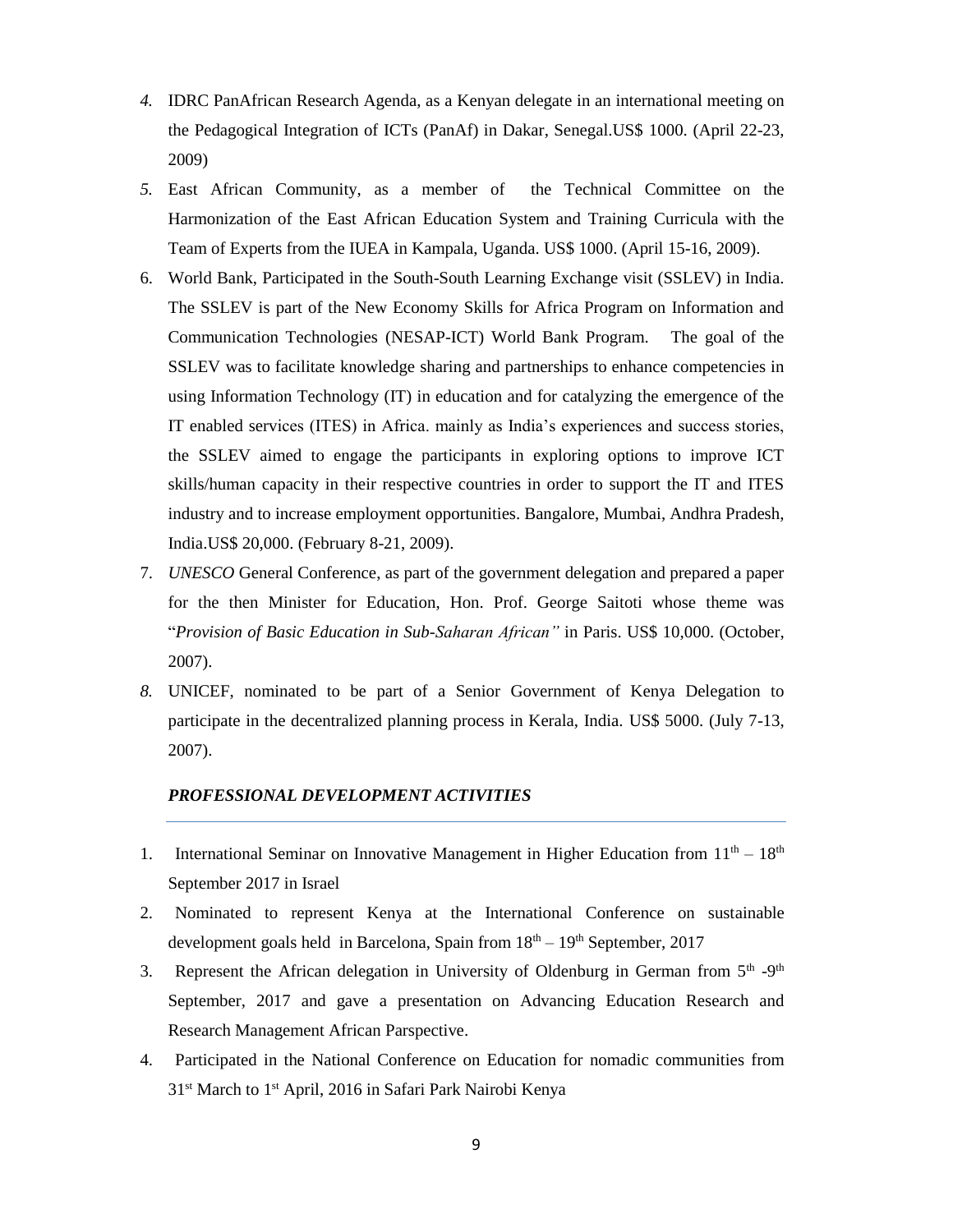- 5. Attended the Fulbright seminar on Diversity in Chicago from  $28<sup>th</sup>$  March to  $3<sup>rd</sup>$  of April 2012.
- 6. Participated in the  $54<sup>th</sup>$  Annual African Studies Association meeting, November 17-19 2011 in Washington DC, sponsored by Institute of International Education/ Council for International Exchange of Scholars.
- 7. Attended the 2011 Fulbright Visiting Scholar seminar on Democracy and Human Rights, in Atlanta, Georgia, at the Hyatt Regency Hotel from Wednesday, November 2 through Sunday, November 6, 2011.
- 8. Attended the Management of Higher Education Institutions Seminar at the Galilee International Management Institute in conjunction with Harvard University Extension School from  $10^{th}$  to  $21^{st}$  January, 2011, Nazareth, Israel.
- 9. Attended an Advanced Project management course by Oteacademy from 25<sup>th</sup> to 28<sup>th</sup> August, 2008, Athens, Greece.
- 10. Attended a Quality Management Systems course on implementation of ISO 9001:2000 from  $9<sup>th</sup>$  to  $11<sup>th</sup>$  of April, 2008, Nairobi-Kenya.
- 11. World Bank, Participated in the course on "Education for Development and Competitiveness: Challenges and Opportunities for Post-Basic Education" at the World Bank Institute, May  $14 - 25$ , 2007, Washington, DC, USA.
- 12. Attended UNESCO Sub-Regional HIV and AIDS Capacity Building Workshop,  $24<sup>th</sup>$  26th April, 2007, Lusaka, Zambia
- 13. Attended Seventh International Workshop on Performance Contracts Boston Institute for Development Economies at the Grand Regency, from March 12-23, 2007, Nairobi, Kenya
- 14. Lead facilitator at a Workshop on Performance measurement, management and improvement for primary H/Ts, Secondary H/Ts, DH/Ts and Heads of Department for Turkana District from 24<sup>th</sup> to 29<sup>th</sup> September 2006, Kenya.
- 15. Lead facilitator at a Workshop on Performance measurement, management and improvement for primary Head teachers, Secondary Head teachers, Deputy Headteachers/Teachers and Heads of Department for Malindi District, July 19<sup>th</sup>-25<sup>th</sup> 2006, Kenya.
- 16. Was a key facilitator in a Joint Swedish/Norwegian HIV/AIDS and Education Seminar for Education Programme Officers  $19<sup>th</sup> - 21<sup>st</sup>$  April 2005 in Lusaka, Zambia.
- 17. Attended the Kenya/South Africa Cooperation Science and Technology Conference from  $6<sup>th</sup>$  to  $13<sup>th</sup>$  February, 2005, Pretoria, South Africa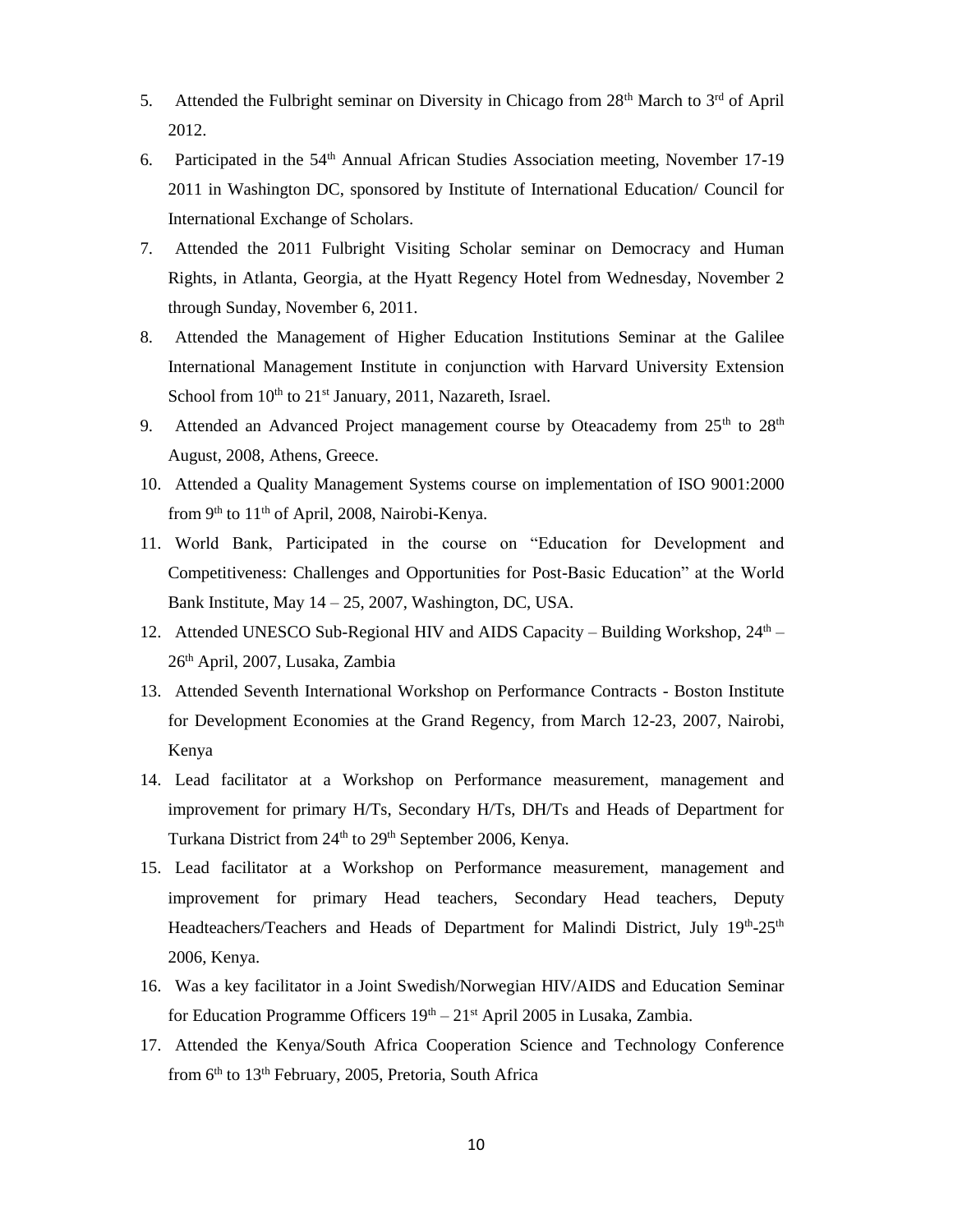- 18. Participated in an Annual Pan African Winter School in Mitigation of the Impact of HIV/AIDS in Education systems from 9<sup>th</sup> to 27<sup>th</sup> August, 2004 – sponsored by USAID and University of Kwazulu Natal, Durban, South Africa.
- 19. Participated in a workshop on Developing Effective Decision Support Systems in the Era of HIV and AIDS hosted by the Botswana – Ministry of Education from  $15<sup>th</sup>$  to  $19<sup>th</sup>$ March 2004 in Gaberone.
- 20. Participated in a Nation HIV/AIDS Education Policy Implementation Workshop organized by Ministry of Education, Science and Technology on  $1<sup>st</sup> - 5<sup>th</sup>$  March 2004, Nanyuki – Kenya.
- 21. Participated in a workshop on National HIV and AIDS Policy Responses Planning Workshop convened by the Ministry of Education, Science and Technology from 29<sup>th</sup> September  $-3<sup>rd</sup>$  October, 2003, in Nyeri  $-$  Kenya.
- 22. Attended a National Advanced Education Management Course workshop by Kenya Education Staff Institute from  $16<sup>th</sup>$  to  $21<sup>st</sup>$  February, 2003, Limuru, Kenya.
- 23. Attended a High Level Workshop on Reinventing Public Sector Performance Management Conference from 4<sup>th</sup> to 6<sup>th</sup> November, 2002 Nairobi, Kenya.
- 24. Attended a workshop on Capacity Building for Catholic Education Secretaries by the Kenya Education Staff Institute from  $1<sup>st</sup>$  to  $4<sup>th</sup>$  October, 2002, Nairobi, Kenya.
- 25. Attended a workshop on Best Practices in Public Service Delivery for Provincial Directors of Education, District Education Officers and Municipal Education Officers held at the Kenya College of Accountancy from 16<sup>th</sup> to 22<sup>nd</sup> September, 2001, Nairobi, Kenya.
- 26. Attended a workshop on Effective Management of Schools Course at the Kenya Institute of Management from 10<sup>th</sup> to 14<sup>th</sup> April, 2000, Nairobi Kenya.
- 27. Participated in a In-Service Seminar for Teachers on Personal and Professional Development by Centre for Leadership Development and Conflict Resolution held on 21<sup>st</sup> to 22<sup>nd</sup> of June 1996, Mombasa, Kenya.
- 28. Attended a course on Use of Computer in Management of Educational Institutions at the Kenyatta University Computer Centre from  $21<sup>st</sup>$  August –  $1<sup>st</sup>$  September 1995, Nairobi, Kenya.
- 29. Attended a course in Educational Administration for Secondary School Heads by Kenya Education Staff Institute from  $12<sup>th</sup>$  to  $23<sup>rd</sup>$  August, 1985, Eldoret, Kenya.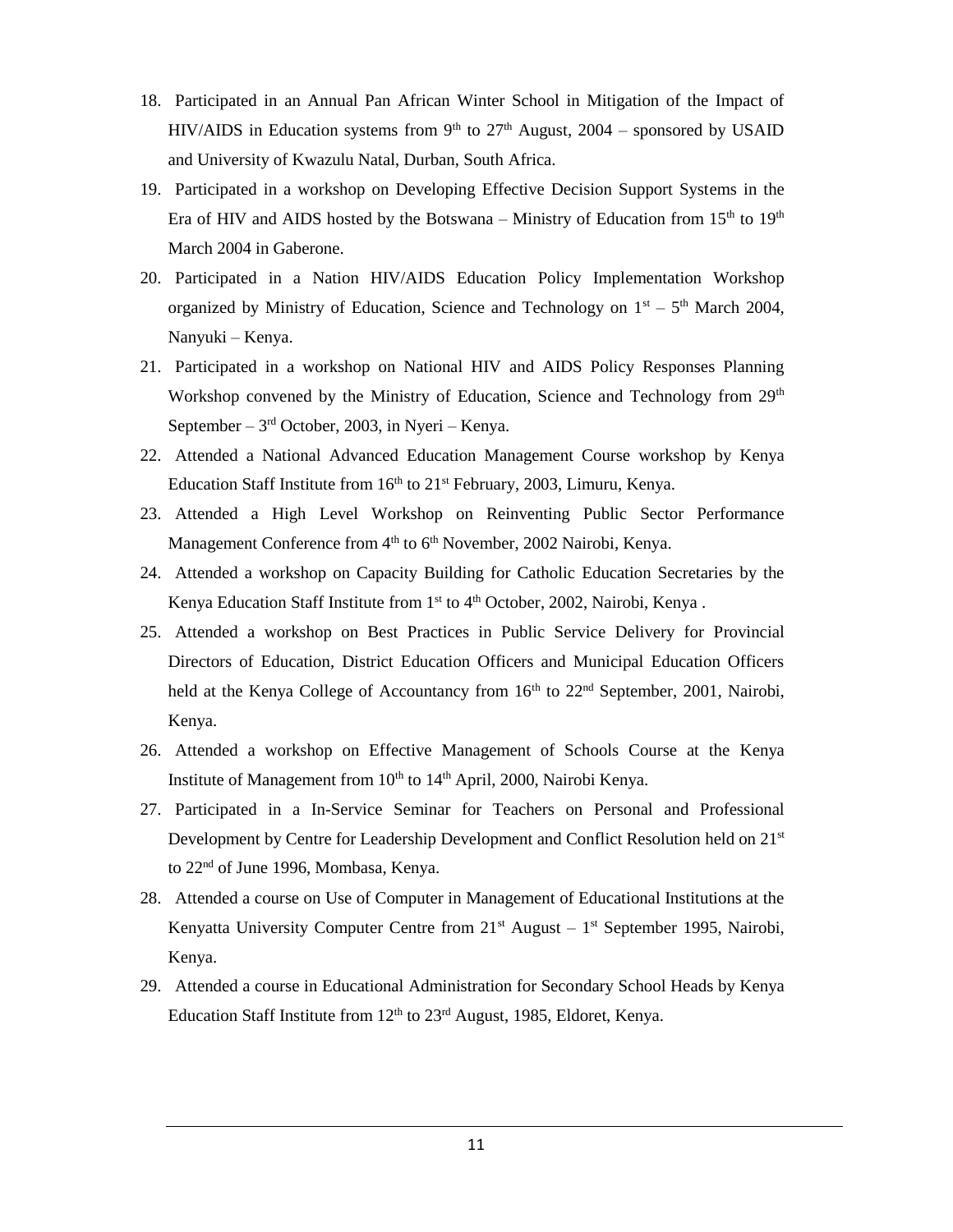## *PROFESSIONAL MEMBERSHIP*

- 1. Full member of the Kenya Institute of Management (2007 present).
- 2. The African Network of Internalization of Education, (2008-present).
- 3. The Academy of Human Resource Development (2011-present).
- 4. Women Educational Researchers of Kenya ( 2010-present)

### *CONSULTANCY WORKS*

2018/2019-

2018/2019-National External Evaluator of the Competency Based Curriculum in Kenya- MoE &UNICEF

2016/2017- Policy Study on models for Education to enhance participation in basic education for children in ASAL counties, informal settlements and children with social needs in Kenya

2016- Evaluation of the proposed Curriculum for Doctor of Philosophy in Education Administration, Planning and Economic (Commission of University Education)

2016- Institutional Quality Audit, United State International University of African (USIU-A)(CUE)

2015-Evaluation of the Some Project- USAID and Government of Kenya.

2013- RTI- Researching on the Current Book Policy in Kenya and proposing policy initiatives that will see to the effective and efficient provision of Textbooks to the Kenyan child

Agakhan Educational Foundation- Performance Improvement in the Agakhan Schools in East Africa IIED- Costing of the Interactive Radio Programme in Kenya

CARE International- preparing a Business Plan Curriculum for traders in North Eastern Province.

Tinderet Constituency- Performance Improvement Programmes in the 2 Sub-Counties

Harmonization of the Curriculum for the East African Countries under the auspices of the EAC- Lead consultant

2015- Consultations on the national curriculum reforms policy with Parliamentary Committee

2016- Preparation for the Presidential Education Summit (State House Nairobi)

2016- Preparation for the State House Education and ICT Summit (State House Nairobi)

## *TEACHING/LECTURING*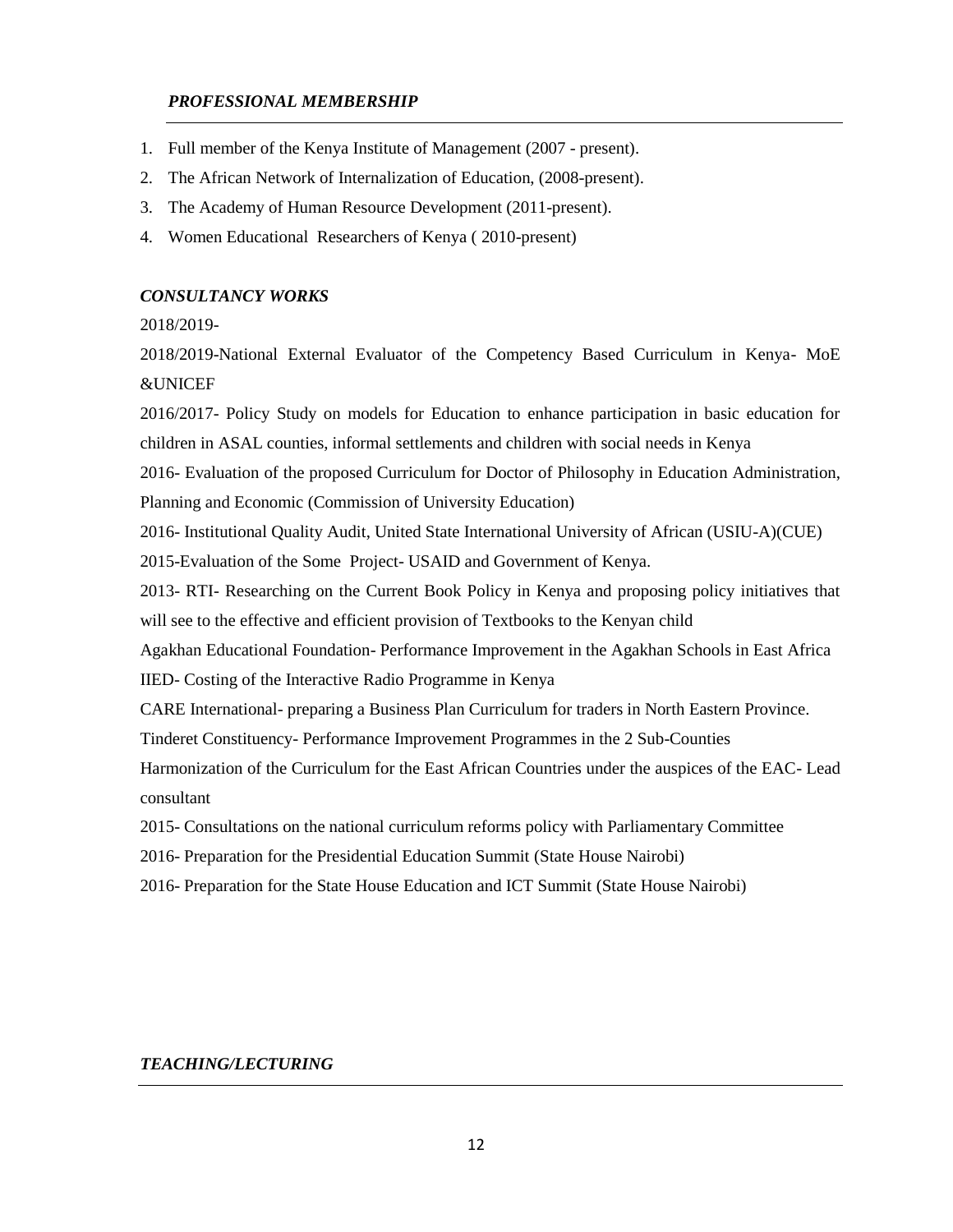## **1. High School**

*Principal level:*

- Sunshine Secondary School. 1995 2000, Nairobi, Kenya.
- Lubinu Secondary School. 1993 1995, Western, Kenya.
- Kegoye Secondary School. 1985 1992, Western, Kenya.

*Head of Department Sciences* 

• Ingoste Secondary School, Chemistry. May – December, 1984, Western Kenya.

*Assistant Teacher*

• Namulungu Secondary School, Chemistry. 1997 – 1982, Western Kenya.

## **2. Moi University, Nairobi Kenya,**

- MBA MU/EMBA/EASA 210; 2006-2007: Seminar Course.
- MBA MU/EMBA/EASA 222; 2007-2008: Research Methodology and Seminar Course.
- MBA MU/EMBA/EASA 321; 2008-2009: Research Methodology and Seminar Course.

## **3. Moi University/ Eldoret Kenya**

Associate Professor 2010 to-October 2015 – Research Methods and Statistics for MPhil & PhD Professor: October 14<sup>th</sup> 2015-todate- Research Methods and Statistics for Post-graduate students

## **4. Supervision (2005-2009) - Moi University**

## **Masters level**

Have supervised successfully 47 masters students from the School of Education and School of Business and Economics.

## **5. DPhil Supervision (2010 – to date)**

- **I.** Beyond school inputs and resources: An assessment of the effects of subsidies on educational outcomes. **By- Zakaria Kiptoo Kosgei- EDU-Dphil A/04/08. Graduated**
- **II.** The relationship between Principals Competencies and the Implementation of Strategic Plans in Secondary Schools. – **By- Francis Sang – EDU-Dphil 19/09- Graduated.**
- **III.** The Role Of The Head Teacher In Hiv/Aids Impact Mitigation: A Study Of Primary Schools In Migori District-Kenya- **By Odhiambo Samson B. Arodi - Edu/D.Phil/A/03/06-Graduated**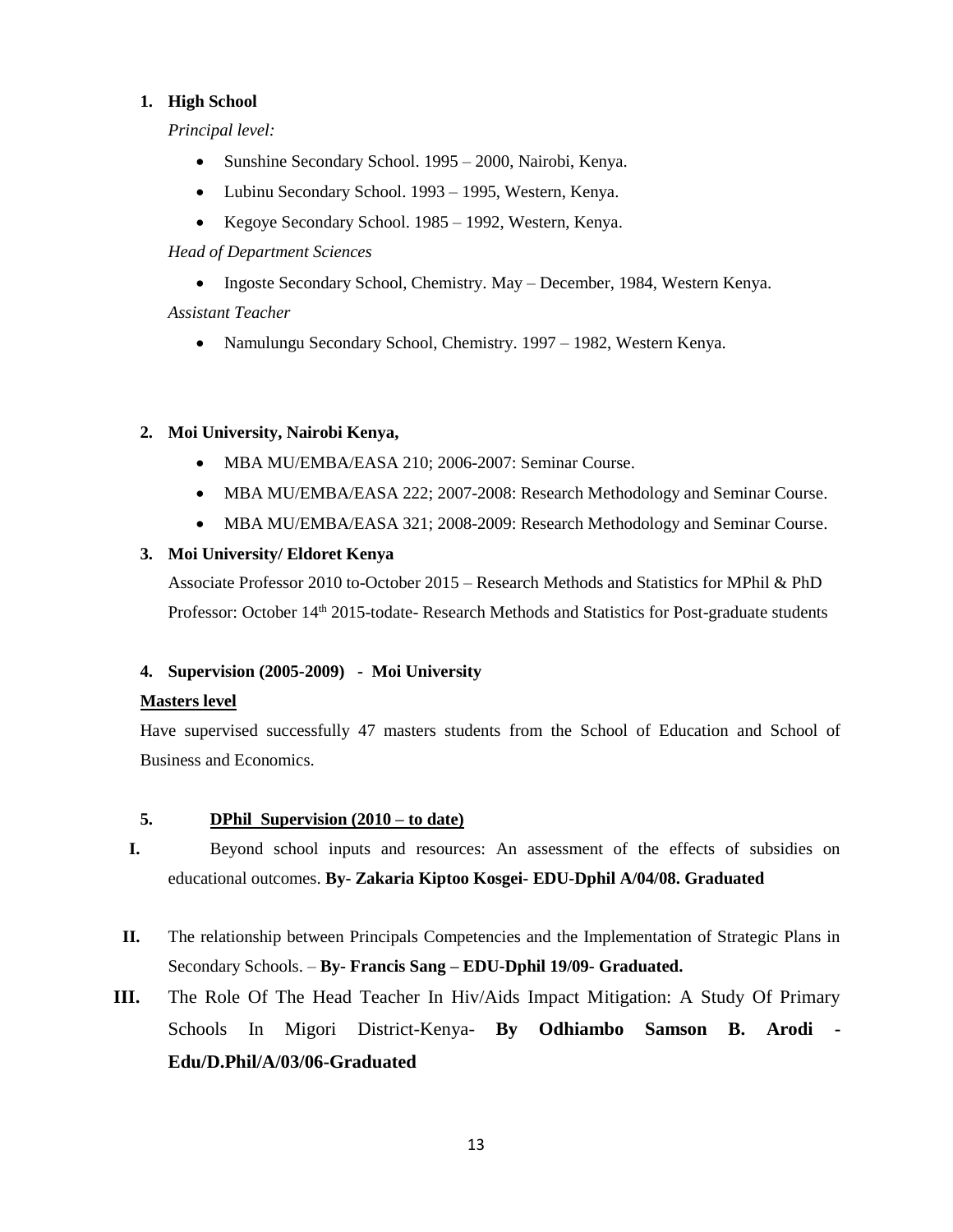- **IV.** Students Participation in School Governance in Kenyan Secondary Schools ;- A Principal Perspective. – **By- Nyabisi Emily – EDU-Dphil- -5/09- Graduated.**
- **V.** The Influence of Social Cultural practices on the Academic performance of the Masai Girl Child**by Rotich K. A. Stephen EDU/Dphil. A/1006/10.-Graduated**
- **VI.** Policy Implications and Challenges in cross border Higher education in East Africa- **by David K. Kesio-EDU/DPhil-A/1001/10- Graduated**
- **VII.** Implementation of Quality Management Systems in Technical, Industrial, Vocational & Entrepreneurship Training Institutions in Kenya: Status and Outcomes**- by Charles Too-EDU/Phil/A/1005/10-Graduated-**
- **VIII.** The Influence of Principal Leadership on School Climate in Public Secondary schools in Kenya. **By Richard Maite Sigilai -EDU/Phil.A/11 -Graduated**
	- **IX.** Emotional intelligence, instructional leadership of head teachers and Primary outcomes in Kenya. **By Everlyn Jepkemei EDU/DPhil.A/1006/11 –Graduated**
	- **X.** Factors influencing boy child participation in schooling in the era of free primary education in Kenya. – **By Trufosa Korir - Graduated**
	- **XI.** The Impact of Free Primary Education Input on Learning Outcomes in Kenya Period. By **Dorothy Akinyi Owour – EDU/D.Phil.A/1011/11. – Graduated**
- **XII.** Functionality of student councils' leadership of secondary schools in Uasin Gishu County; **Kenya. By John Olwete Aleke- EDU/DPHIL.A/1016/11-Graduated**
- **XIII.** Enhancing democratic school governance in public schools in Kenya: Principals Experiences and Practices. **By Sheila Kandie- EDU/DPHIL.A/1007/11-Graduated**

**DPhil Ongoing Supervision**

| <b>Number</b> | Name / Number            | <b>Status</b> |
|---------------|--------------------------|---------------|
|               |                          |               |
| 1.            | Daniel Rotich            | Ongoing       |
| 2.            | Hellen Odour-1004/10     | Ongoing       |
| 5.            | <b>Emily Cherogony</b>   | Ongoing       |
| 6.            | <b>Chebet Luke Lagat</b> | Ongoing       |
| 7.            | Gideon Cheptarus         | Ongoing       |
| 8.            | Rose Khavere             | Ongoing       |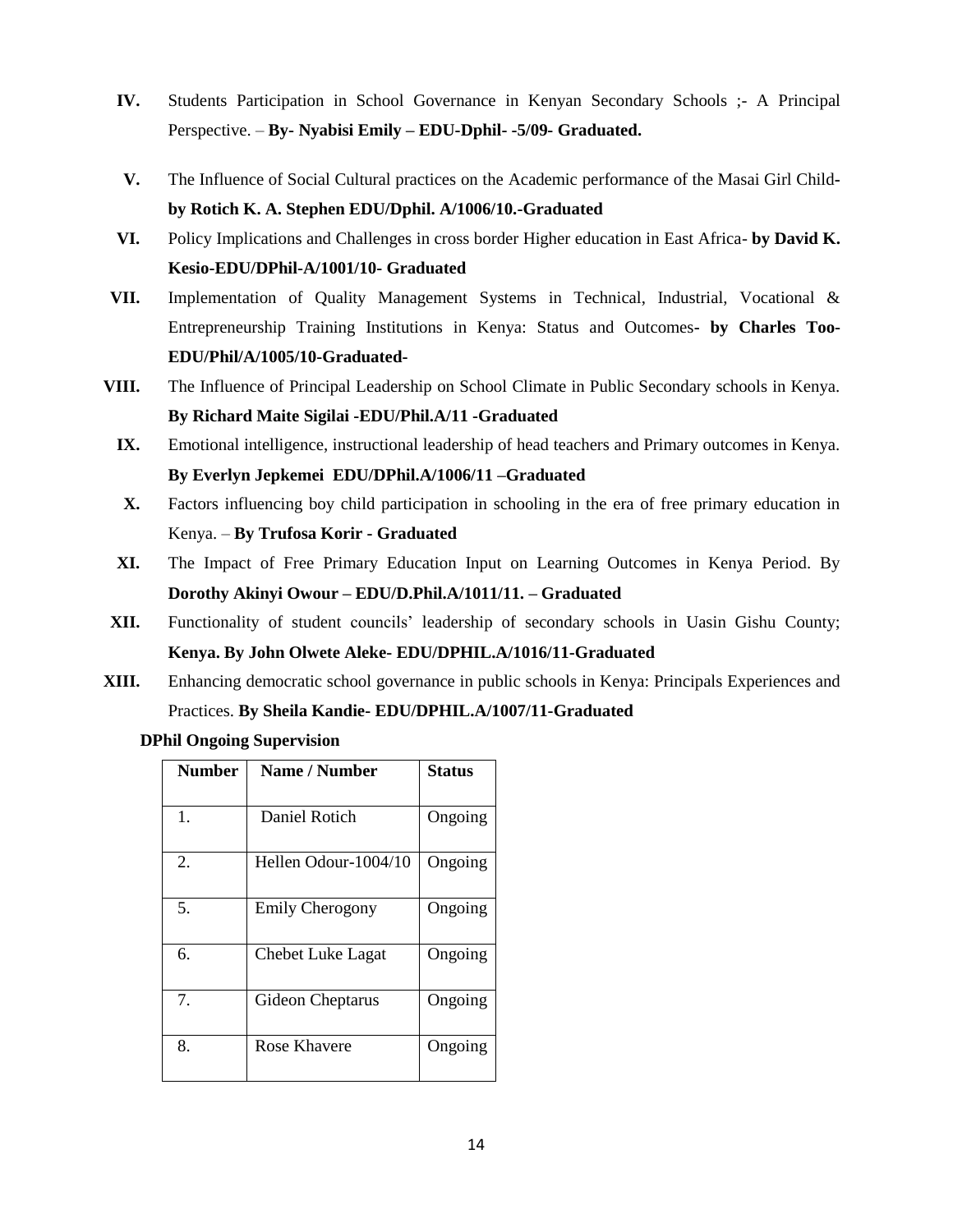| 9.  | <b>Charles Kiptum</b> | Ongoing |
|-----|-----------------------|---------|
| 11. | Jairo Omulako         | Ongoing |
| 12. | Mabel Mudiula         | Ongoing |

### *PUBLICATIONS*

## **Refereed Journal Articles**

**2016**

 Ayiro P.L. & Sang J.K. (2016) Provision of Education to the Hard to reach Amidst Discontinuity in Normadic Communities in Kenya. *Forum for International Research in Education 3(3) Articles2*

#### **2014**

- Ayiro P. L. (2014). Transformational Leadership and School Outcomes in Kenya. Does Emotional Intelligence Matter? *Forum for International Research in Education*: 1 (1), article 4. Available at: http:// preserve.lehigh.edu/fire/vol1/issu1/4
- Ayiro, P.L. (2012). Acquisition and Utilization of ICT Skills among University students in Sub-Sahara Africa: A Case of Universities in Kenya. *Sage open line journal. Journal of continuing open and Distance Education (2012)*
- Ayiro, P. L. (2014). School Textbook Policy in Kenya: Current Status and Options. *Research Triangle International ( RTI) Educational Research Publications*

### **2013**

 Laban P. Ayiro & James K. Sang (2013): The award of the PhD degree in Kenyan universities: a quality assurance perspective, *Quality in Higher Education*, 17:2, 163-178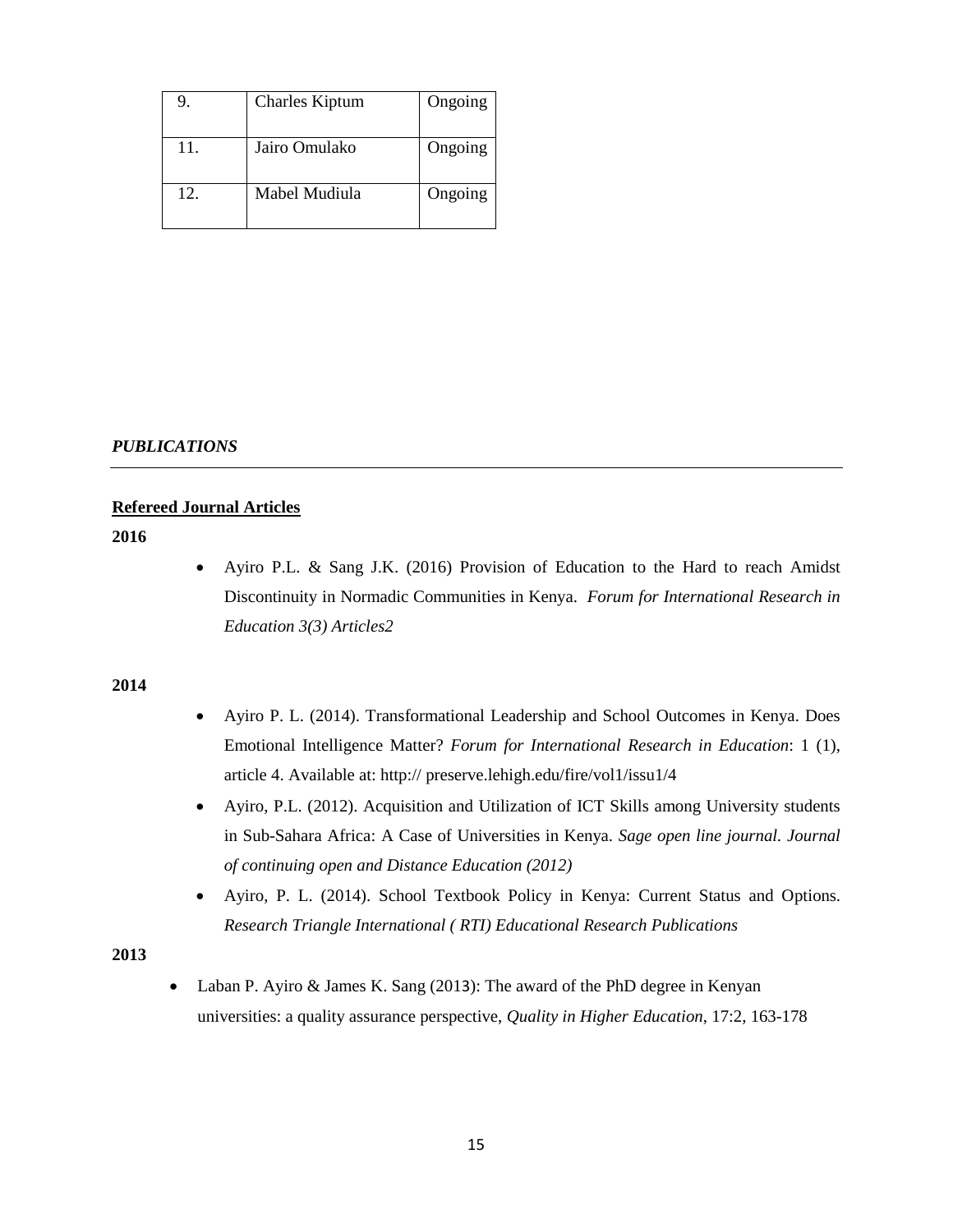Ayiro L.P (2013). An Analysis of Emotional Intelligence and the Performance of Principals in Selected Schools in Kenya. *Journal of Advances in Developing Human Resources,* 11(6) 719– 746.

## **2010**

- Ayiro L.P. & Sang J. K (2010). Education leadership in a globalized economy: A Kenyan perspective. *Journal for education science and technology,* 4(5)15-47.
- Ayiro L.P (2010). An Analysis of Emotional Intelligence and the Performance of Principals in Selected Schools in Kenya. *Journal of Advances in Developing Human Resources,* 11(6) 719– 746.

## **2009**

 Ayiro L, (2009). The Role of Social Entrepreneurship in HIV/AIDS Management across the Education Sector in Kenya. *Journal of European Industrial Training*- *"HRD and Entrepreneurship in Africa*, 3(34), 2010.

## **2008**

- Ayiro L, 2008, HIV/AIDS Education: An Entrepreneurial Approach to Impact Mitigation*. A Journal of the School of Education, Moi University, Volume II, Number 1 (i – xii)* 1-26.
- Ayiro P. L, 2008, Application of Entrepreneurial Management in the Education Sector in Kenya. *The Journal of the School of Economics, Moi University.*

## **Non-Refereed Journal Articles**

- Ayiro, L.P, 2009, The need for Entrepreneurship Education in Kenya: Possibilities and Benefits, *The Curriculum Watch, Official Journal of the Kenya Institute of Education, 1*(3)
- Ayiro P.L. 2009, New Ideas to invigorate Higher Education; T*he Curriculum Watch, Official Journal* of the Kenya Institute of Education 1, (2).

## **Books**

**2016**

 Laban P. Ayiro (2016), Measuring Learning outcomes in Kenya: Context and perspectives in Alexander W. Wiseman, Emily Anderson(ed). Annual Review of …. Practice International Education 2015 (International Perspectives on Eduction and Society volume 28), Emerald Group Publishing limited, pp 223-248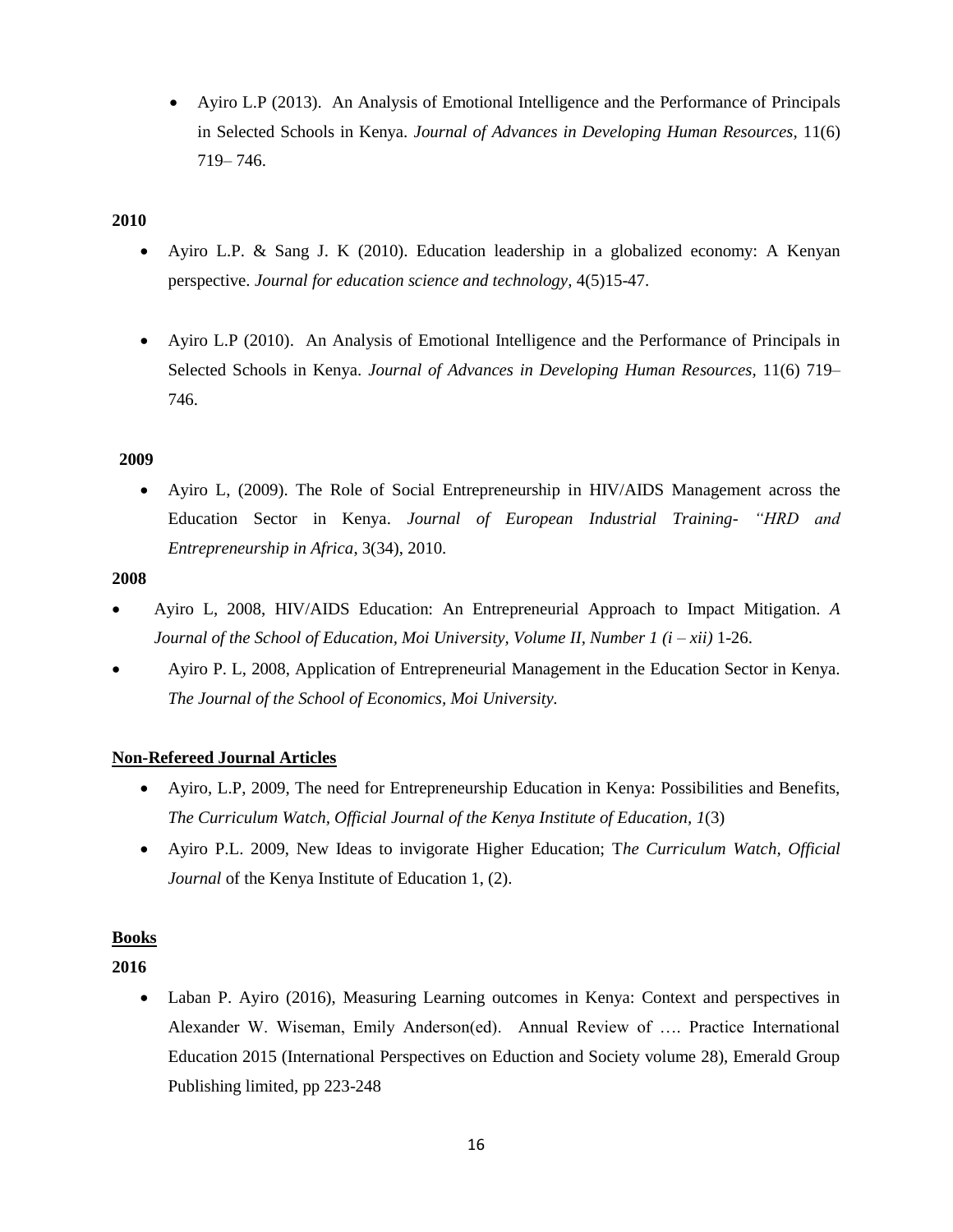### **2013**

- Laban P. Ayiro (2013). *A functional Approach to Educational Research Methods and Statistics: Qualitative, Quantitative and Mixed Methods Approaches*' published by the Mellen Press NY-USA
- Laban P. Ayiro (2013). *Calculations in Statistics: An Intuitive Approach*. Printhouse Publishers:Nairobi
- Laban Ayiro (2013). "HIV/AIDS and its Impact on Education in Sub-Saharan Africa: Policy Initiatives and Challenges", Alexander W. Wiseman, Ryan N. Glover, in (ed.) The Impact of HIV/AIDS on Education Worldwide (International Perspectives on Education and Society, Volume 18), Emerald Group Publishing Limited, pp.  $1 - 26$

## **2012**

Laban P. Ayiro & James K. Sang  $(2012)$ . Emotional Intelligence and Leadership – A Case for Quality Assurance Managers in Kenyan Universities, Emotional Intelligence - New Perspectives and Applications, Annamaria Di Fabio (Ed.), ISBN: 978-953-307-838-0, InTech, Available from: [http://www.intechopen.com/articles/show/title/emotional-intelligence-and-leadership-a](http://www.intechopen.com/articles/show/title/emotional-intelligence-and-leadership-a-case-for-quality-assurance-managers-in-kenyan-universities)[case-for-quality-assurance-managers-in-kenyan-universities.](http://www.intechopen.com/articles/show/title/emotional-intelligence-and-leadership-a-case-for-quality-assurance-managers-in-kenyan-universities)

## **2010**

- Ayiro L.P. & Sang.J.K (2010). *Leadership and Management in Educational Institutions*, USA; Lambert Academic Publishing.
- Ayiro L. P. (2010). *Social Entrepreneurship: A Case For HIV/AIDS Mitigation in Kenya: Mitigating the Impact of HIV/AIDS on the Education Sector using Entrepreneural Practices in a Non-Profit Setting,* USA: Lambert Academic Publishing.
- Ayiro L.P. & Sang J. K. (2010). *Quality Assurance Challenges in the Award of PhDs in Kenya: The Award of the PhD degree by Kenya Universities: A Quality Assurance Perspective,* USA: Lambert Academic Publishing.

## **2008**

 Visser-Valfrey M., & Ayiro L.P., (2008). *Mainstreaming Toolkit for HIV/AIDS*; UNAIDS, IATT/UNESCO, Paris.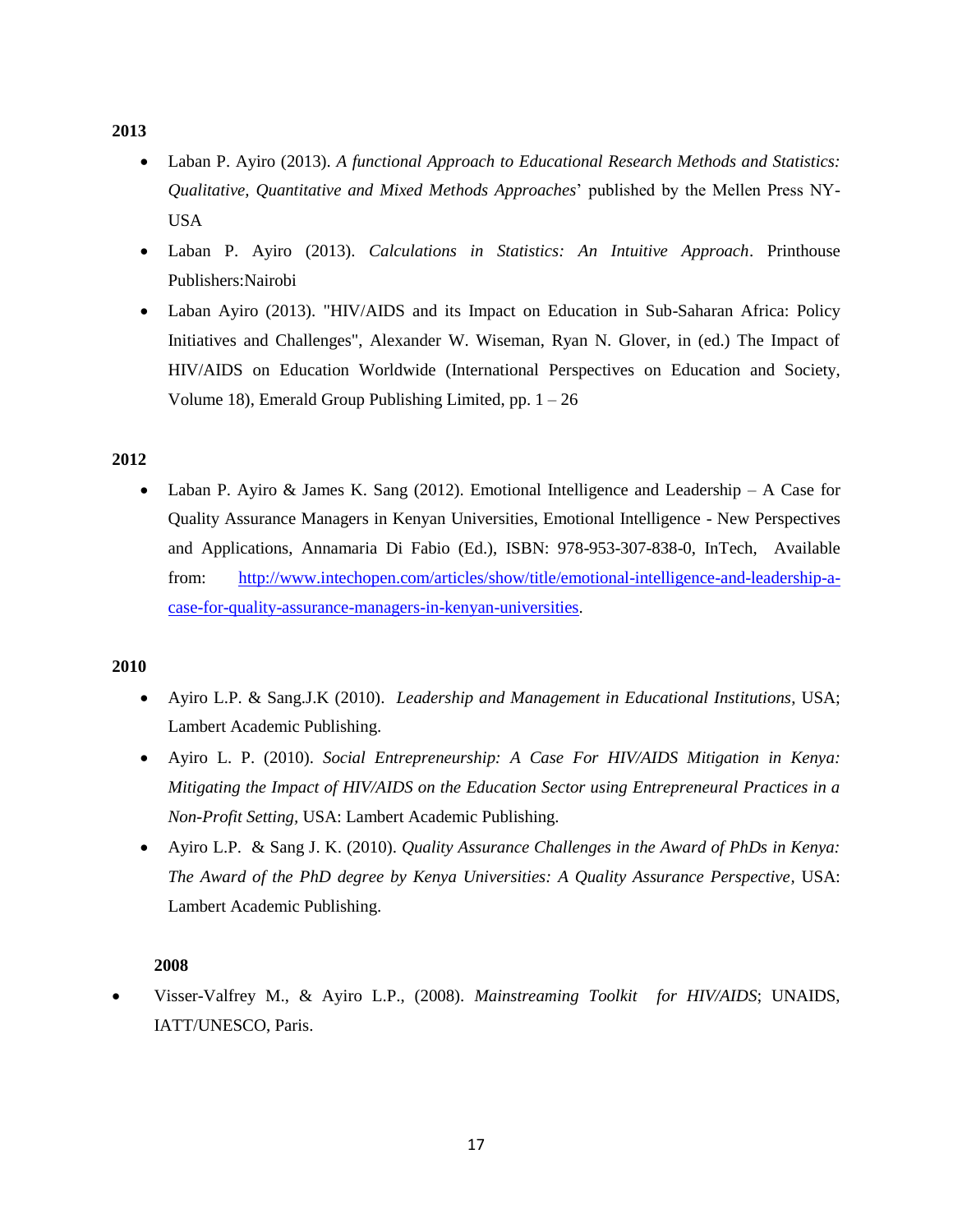## **2006**

Lead person in the Development of the *Ministry of Education Service Charter* (GOK, 2006).

## **2005**

- Secretariat for the development of *Sessional Paper No. 1 of 2005 on Policy Framework for Education, Training and Research*, Meeting the Challenges of Education, Training and Research in Kenya in the  $21<sup>st</sup>$  Century (GOK, 2005).
- Secretariat for the development of the *Kenya Education Sector Support Programme 2005-2010*, Delivering Quality Education and Training All Kenyans (GOK, 2005).
- Lead person in the Development and publication of the *Ministry of Education Strategic Plan* 206- 2011 (GOK, 2005).

## **2003**

 Lead person in the development of *HIV/AIDS Policy for the Education sector in Kenya* (GOK, 2003).

## *OTHER PUBLICATIONS*

Articles Published in the Press on invitation (As a contribution to society)

- Ayiro P.L (2017) To understand KCSE results, look at the teachers and how they teach, Friday, December 2017 [https://www.nation.co.ke/oped/opinion/To-understand-KCSE-results--look-at-teachers-and-how-they-teach/440808-](https://www.nation.co.ke/oped/opinion/To-understand-KCSE-results--look-at-teachers-and-how-they-teach/440808-4245738-w4alawz/index.html) [4245738-w4alawz/index.html](https://www.nation.co.ke/oped/opinion/To-understand-KCSE-results--look-at-teachers-and-how-they-teach/440808-4245738-w4alawz/index.html)
- Ayiro P.L (2016) Mating'I radical reforms were inevitable, December  $31<sup>st</sup> 2016$  [https://www.](https://www/) Standard media.co.ke/article/2000228425
- Ayiro,P.L. (2015). Kenya's education is bleeding from multiple wounds that need healing, Wednesday, February 11, 2015 [http://www.nation.co.ke/oped/Opinion/Kenya-Education-Schools-](http://www.nation.co.ke/oped/Opinion/Kenya-Education-Schools-Reform/-/440808/2620750/-/pujccmz/-/index.html)[Reform/-/440808/2620750/-/pujccmz/-/index.html](http://www.nation.co.ke/oped/Opinion/Kenya-Education-Schools-Reform/-/440808/2620750/-/pujccmz/-/index.html)
- Ayiro P.L. (2015) Kenyan don expresses concern over increased A's in national exams, [https://www.Standard](https://www.standard/) media.co.ke.article.2000166076
- Ayiro, P.L. (2014). The need to fight 'fast-food' scholarship in public universities has become urgent Sunday, April 27, 2014 <http://www.nationmedia.com/saturdaynation>.
- Ayiro, P.L. (2013). National Schools entrench discrimination, February 5<sup>th</sup> 2013. [http://www.standardmedia.co.ke](http://www.standardmedia.co.ke/)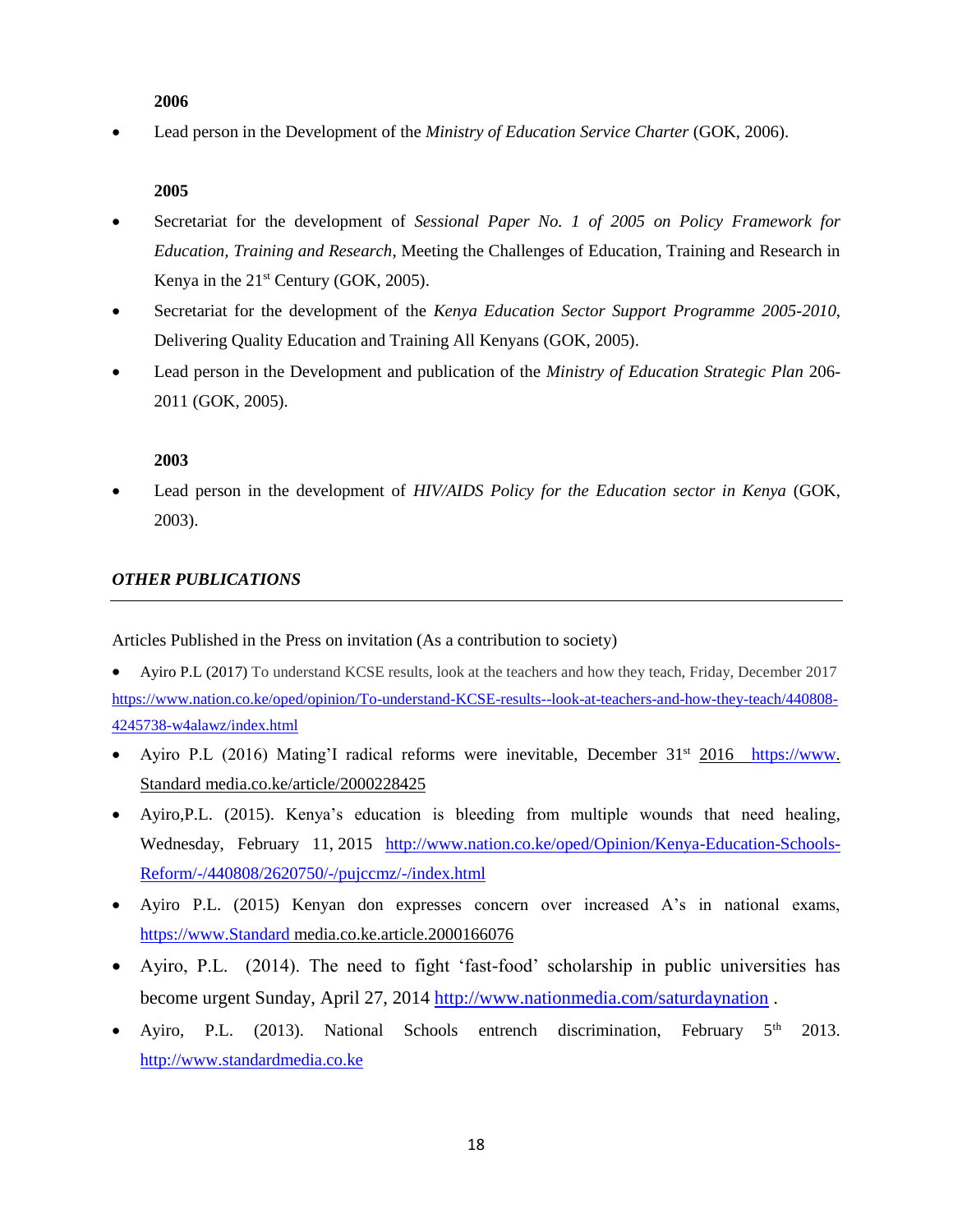- Ayiro, P.L. (2012). Task force on 8-4-4 system failed', April  $3<sup>rd</sup>$  2012, [http://www.standardmedia.co.ke/education/InsidePage.php?id=2000055512&cid=316&story.](http://www.standardmedia.co.ke/education/InsidePage.php?id=2000055512&cid=316&story)
- Ayiro, P.L. (2012). Universities' teaching style and curriculum archaic, February  $5<sup>th</sup>$  2012. [http://www.standardmedia.co.ke](http://www.standardmedia.co.ke/)
- $\bullet$  Ayiro, P.L. (2012). The right way to reform our education system, January 29<sup>th</sup> 2012, <http://www.standardmedia.co.ke/commentaries>
- Ayiro, P.L. (2011). Reforming Our Education System for the 21<sup>st</sup> Century Must Be Evidence Based, <http://www.nationmedia.com/saturdaynation> .
- Ayiro, P.L. (2007). Varsities under pressure to change, September  $1<sup>st</sup>$  2007, <http://www.nationmedia.com/saturdaynation> .

## *EDITORIAL REVIEW WORK*

Editorial Board Member, *Emerald Emerging Markets Case Studies, January 2010-present* Editorial Board Member, *East African Journal of Educational Research*, February 2008-2010.

## *SERVICE*

### *International*

- $\checkmark$  Member of the High Level Task Force for the East African Community Common Market Protocol (June 2009 to present).
- $\checkmark$  Member of the Task team on the Establishment of the Centers of Excellence in the East African Community (October 2008 to present).
- $\checkmark$  Member of the team of experts for The Harmonization of the Curriculum in East Africa (March 2007 to date).
- $\checkmark$  Member, country team for the Integration of ICT in Pedagogy in Africa (2006 to date).
- $\checkmark$  Focal Point to Co-ordinate the NEPAD African Science, Technology and Innovation Indicators Programme; February 2008 – Present.

## *National*

- $\checkmark$  Member of the Ministry of Education Tender Committee, (January 2005 to December 2007).
- $\checkmark$  Member of the task force on the Establishment of Free Primary Education in Kenya (2003 to 2005).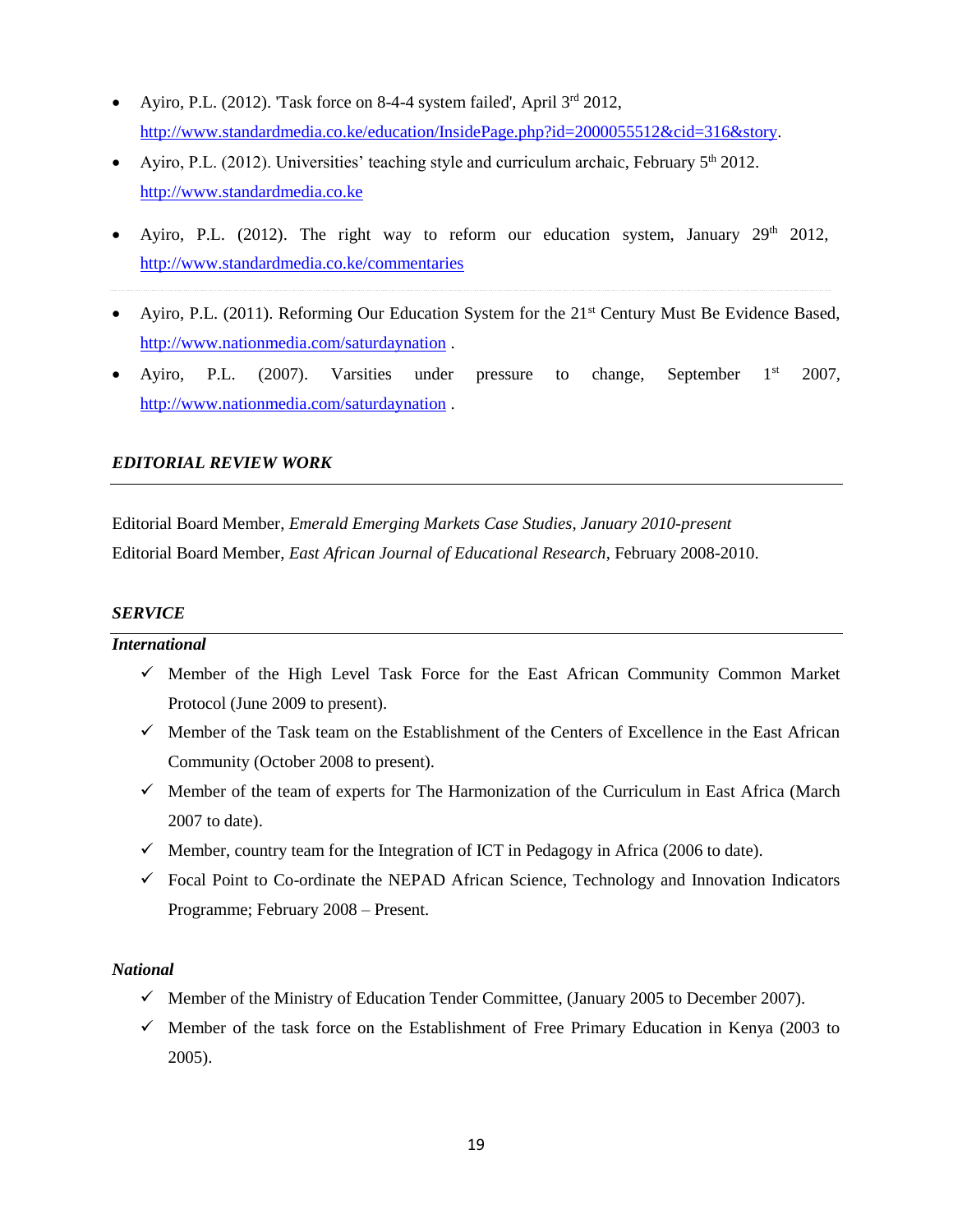### *Service to the community*

- $\checkmark$  Chairman- Kakamega County Task Force on Education (Kenya gazette 27<sup>th</sup> September 2013)
- $\checkmark$  Chairman Kakamega County Education Board (2014-to date)
- $\checkmark$  Chairman- Vihiga University College Delivery Team (2014- to date)
- $\checkmark$  Chairman- PAG University College steering Committee (2015 to date)
- Patron, Ivugwi Secondary School, Kenya (2000-present).
- $\checkmark$  Chairman BOG Chavakali High School (2016 todate)

## *Institutional*

- $\checkmark$  Director, Quality Assurance Systems, Moi University (October, 2010- present)
- $\checkmark$  Chairman, Discipline committee, Kenya Institute of Education (February 2008 2010).
- $\checkmark$  Member, Kenya Institute of Education Training Committee (February 2008 2010).
- $\checkmark$  Chairman, Project Management Committee of Kenya Institute of Education (February 2008 -2010).
- $\checkmark$  Member, Kenya Institute of Education Tender Committee (February 2008 2010).
- $\checkmark$  Chairman, Performance Contracting Committee, Kenya Institute of Education (January 2008 -2010.
- $\checkmark$  Member of the Anti-corruption Prevention Committee, Kenya Institute of Education (January 2008 - 2010).
- $\checkmark$  Member, NACECE Resource Centre Technical Committee of the Kenya Institute of Education.
- $\checkmark$  Vice-Chair, ISO Certification Activities, Kenya Institute of Education, April, 2008 2010.
- $\checkmark$  Member, Ministerial Textbook Vetting Committee; July 2008 2010.
- $\checkmark$  Member, National Committee for Teacher Internship Pilot Programme, May 2005 2010.
- $\checkmark$  Member, KIE Management Committee; May 2005 2010.
- $\checkmark$  Member, KIE Budget Steering Committee; February 2005 2010.
- $\checkmark$  Member, KIE Consultancy Advisory Committee, February 2009 2010.
- $\checkmark$  Member of the Management Committee on development of E-Readiness Strategy and Implementation Plan, September 2005 – 2010.